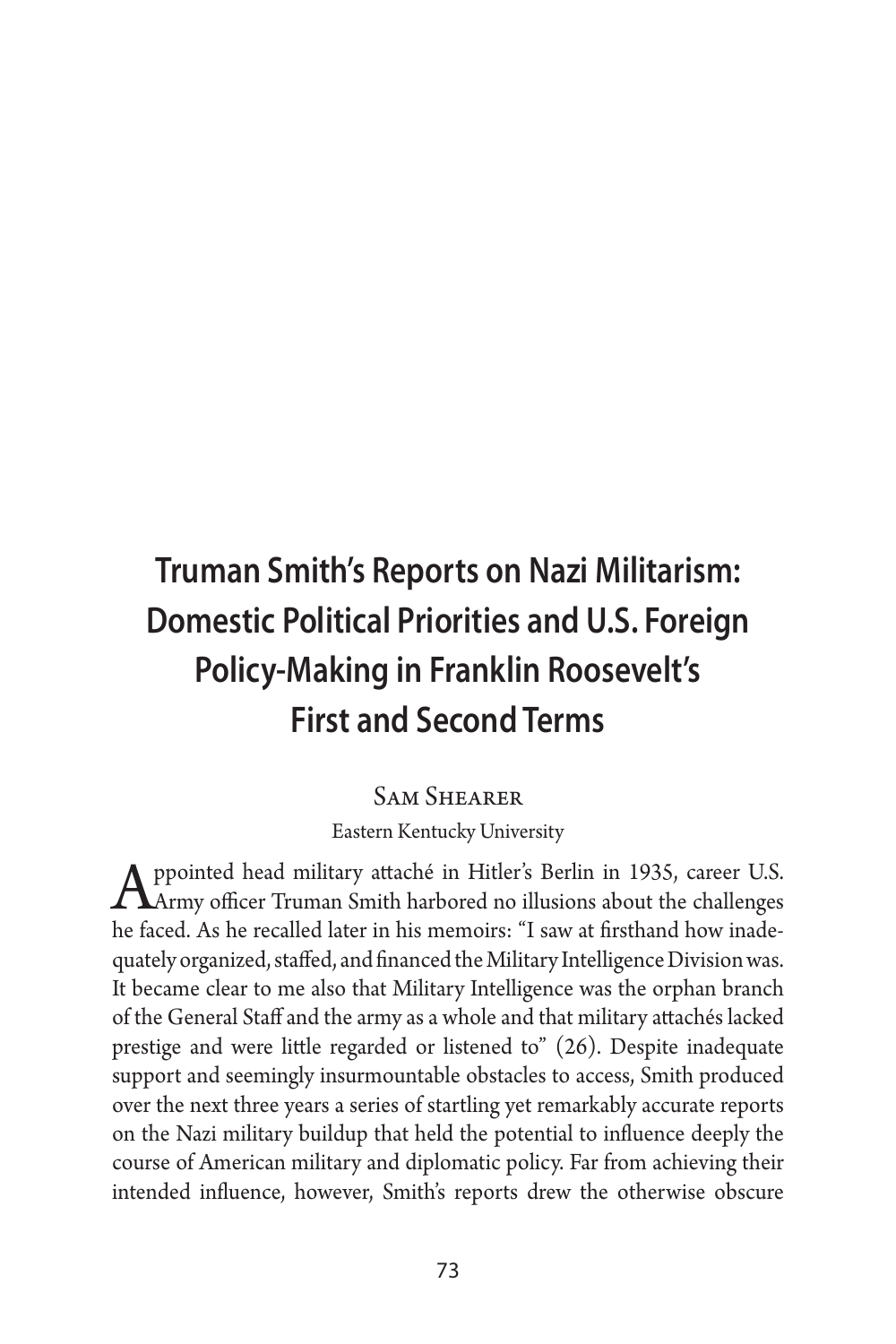military attaché into a political maelstrom not of his own making—a tempest that owed much to Smith's association with famed but increasingly controversial American aviator Charles Lindbergh, whose celebrity Smith exploited to gain critical access to *Luftwaffe* airfields. Amid the heated polemic that swirled about him, the stunningly accurate intelligence information contained in Smith's reports languished in obscurity. On detailed examination, the case of Truman Smith demonstrates in a profound manner the ways that domestic political agendas and controversies clouded U.S. foreign policy-making in the years leading up to the Second World War. Although the international order today is fundamentally different from that of the 1930s, Smith's case may also hold important lessons for the early twenty-first-century United States concerning the unforeseen costs of polarization and a political culture in which opposing parties often dismiss even simple factual information put forward by their supposed political enemies.

After an accomplished military career leading up to and during World War II, Truman Smith (1893–1970) was seemingly forgotten. His name was seldom mentioned after the war until his memoirs were published posthumously in 1984. Since then, intrigued historians and journalists have sporadically examined his strange story. History shows Smith to be an astoundingly successful figure in military intelligence. Though hampered by his lack of rank, Smith first submitted intelligence reports from Germany on the nascent Nazi movement while he was assigned to Berlin as an assistant military attaché in 1920–24. From 1935 to 1938, Smith returned to Germany to serve as head military attaché. Part of the reason Smith's intelligence efforts were exceptionally insightful and accurate in this vital period was his summer 1936 decision to take advantage of Charles Lindbergh's fame to gain better access to German air facilities. Despite Smith's efforts and his warnings about the German military build-up, his reports were mostly dismissed by the Roosevelt administration. For his efforts, Smith was labeled first an alarmist and later a Nazi sympathizer.

After serving in combat during World War I, Smith served as a military observer and assistant attaché in Berlin from June 1920 to April 1924. In November of 1922, Smith became the first American official to interview Adolf Hitler and subsequently submitted reports on Nazi aims and ambitions that were nearly prophetic, even though he lacked rank and his reports were mostly ignored. He did, however, manage through his 1920–1924 stint in Berlin to forge relationships with German military figures that proved to be invaluable contacts when he returned as head military attaché later in his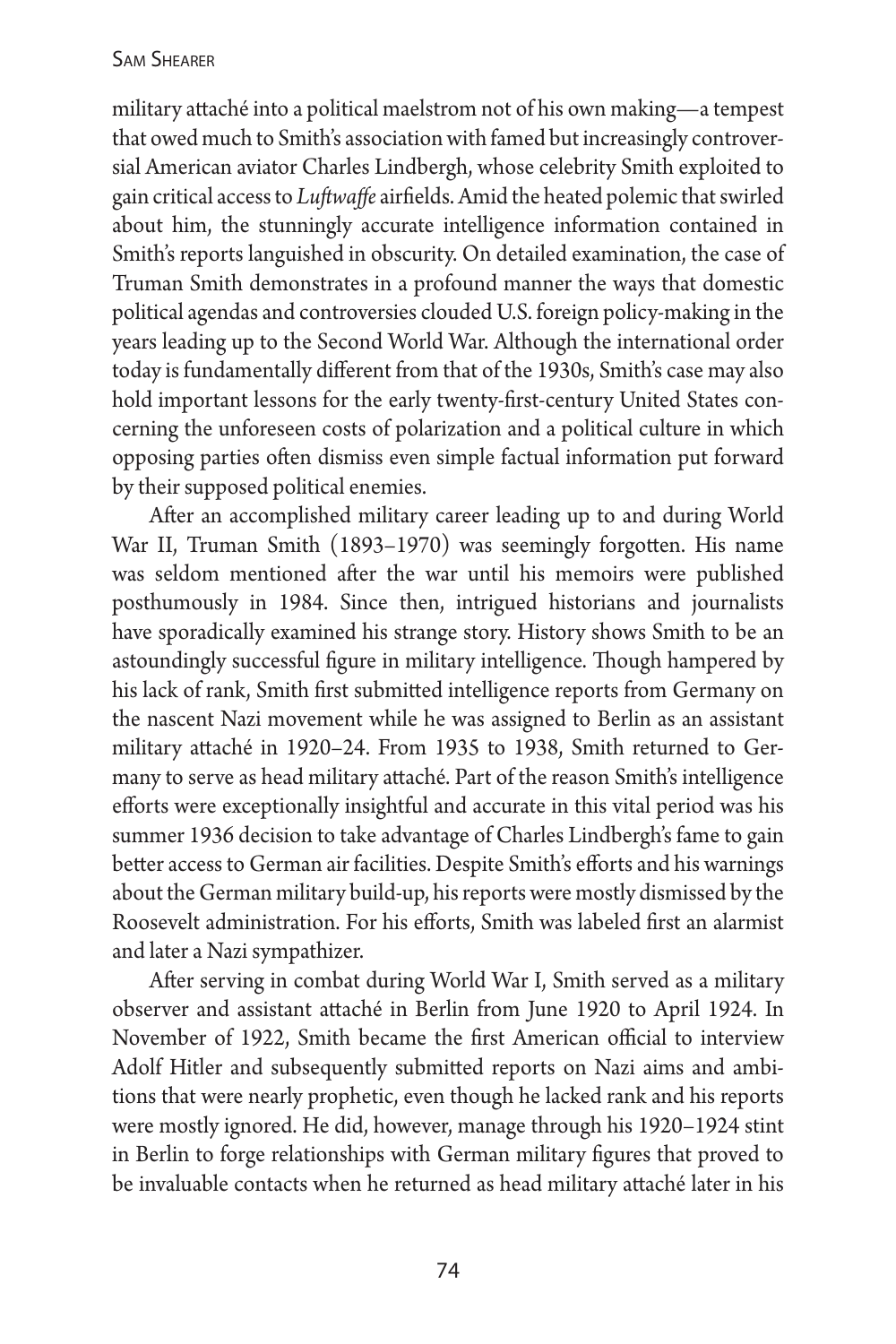career. His warnings in these early years came, moreover, nearly a decade before other more prominent voices began warning the rest of the world about Hitler's intentions.

In the years between 1924 and 1935, Smith held various posts. Most notably, from 1928 to 1932 he served as an instructor at the Fort Benning Infantry School, where General George Marshall was in command. During this time, Smith formed a close professional relationship with Marshall, and the general subsequently acted as Smith's patron for the remainder of his career.

Smith's second posting in Berlin from 1935 to 1938 as head military attaché, which was the most interesting and historically significant of his career, can be divided into two sections. From 1935 through the first half of 1936, he struggled as his reports were widely dismissed by both the military and the Roosevelt administration. In November of 1936, however, Smith took a trip to Washington at his own expense to impress upon his military superiors the seriousness of events in Berlin. This trip was quite successful, and Smith received considerable support from the military going forward. In addition, Smith began making use of Lindbergh in his air intelligence in the summer of 1936. In combination with his newly acquired military backing and the support of Lindbergh, Smith's reports received considerable circulation in the highest level of United States government in 1937–1938. These reports, most notably the General Air Estimate of 1937, contained powerful language that vividly described the rapid expansion of the German military.

After Smith was diagnosed with diabetes and subsequently exited his post in Berlin in December of 1938, he proceeded to work as a military adviser in Washington. During this time, 1939–1941, he came under fire from various figures in the Roosevelt administration. A diverse range of factors, most notably his history with Lindbergh, contributed to the attacks he received. Smith entered retirement in 1941, but returned to active duty after the attack on Pearl Harbor at the request of General Marshall. During the war, Smith served as a military advisor to General Marshall, and he retired with the rank of colonel in 1946.

Though Smith's reports on Hitler from the early 1920s are certainly historically significant, his reports from the late 1930s are even more so. Not only is the content of the reports militarily important, but the reception of the reports holds complicated lessons concerning the nature of U.S. political culture in the years leading up to World War II. Ultimately, the question remains: Why were Smith's reports mostly ignored within U.S. policymaking circles? The answer to this question is complex, and contributing factors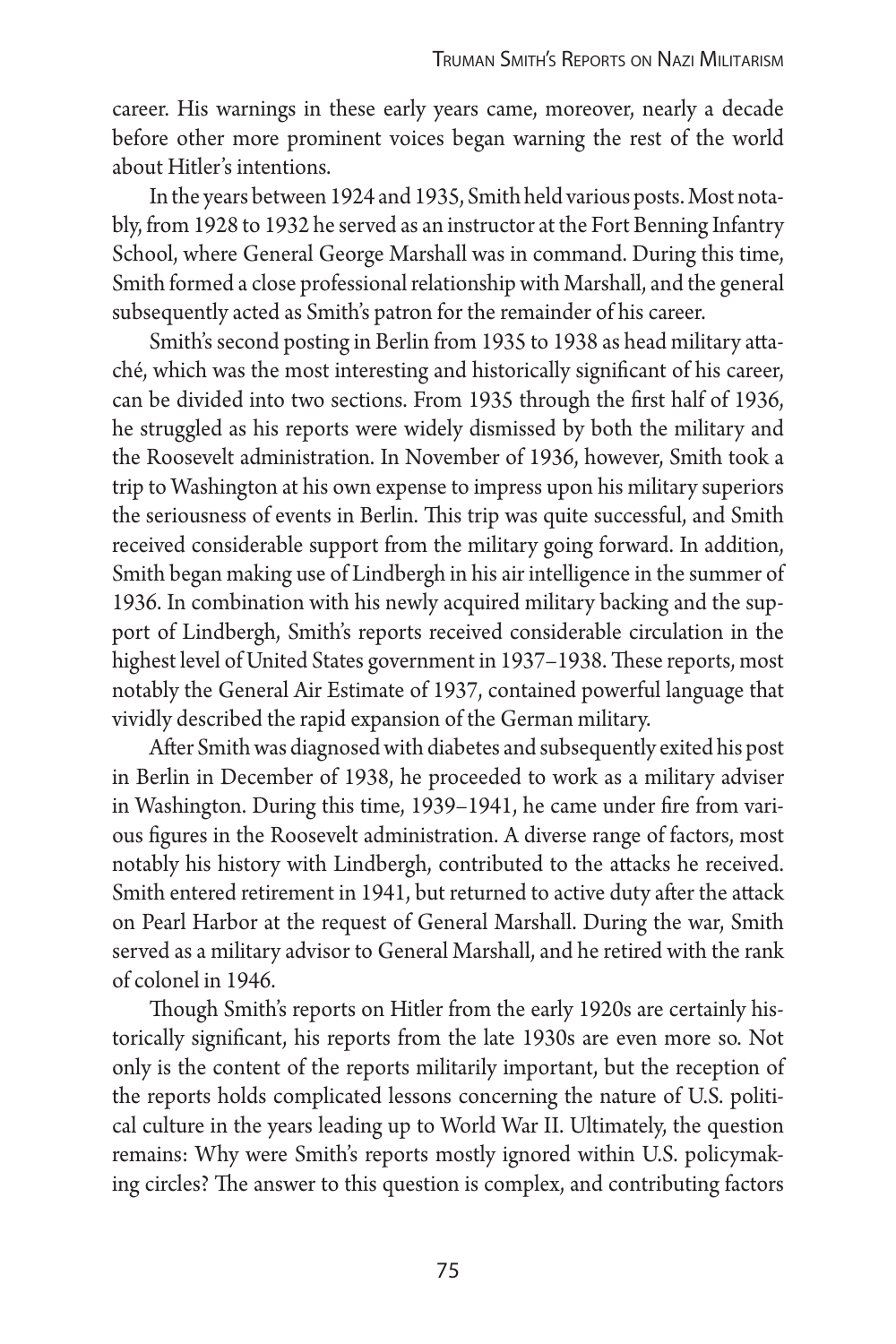varied according to changing viewpoints and priorities within the Roosevelt administration itself from 1935 to 1940.

# **1935–1936: opposing voices**

In 1935 and 1936, Smith faced several obstacles in impressing the developments of the German military on American leadership. One explanation for Smith's reports being undervalued involves his position. In the 1930s, the Military Intelligence Division of the Army (G-2) was little respected, and the position of military attaché was far from prestigious. These factors gain little mention in contemporary sources because allegations of Smith's Nazi sympathy generally take the spotlight, but the lack of respect held for the post of military attaché was a pressing issue for Smith in 1935 and 1936.

The lack of respect for military attachés is well-documented and was matched by the inadequacies of the Military Intelligence Division. Smith details his thoughts on G-2 and his initial training for his 1935 Berlin post in his memoir *Berlin Alert*. Of his instruction, Smith notes it to have been "cursory and quite inadequate," to the extent that Smith felt he had gained nearly nothing from his training (26). The struggles within G-2 were well known. Among military officers, the post of military attaché was considered a career dead end. The record of its predecessor agencies provided by the Central Intelligence Agency (CIA) states that, on the surface, Military Intelligence presented the post of attaché as highly respected, claiming that attachés received top-notch training before being sent to their assignments. This image, however, was far from the reality. The reputation of posts in Military Intelligence was so poor that the most qualified officers could seldom be recruited for them. In addition, the training in G-2 was so inadequate that attachés were often thrown into their posts so unprepared that they could not even develop sensible reports (CIA).

Military attachés were also severely underfunded. The job of attachés was far from easy: "Operating against odds, only too often in periods of tension, they must exercise discretion in all their procedures: they must refrain from spying or other conspiratorial activities, and contacts likely to disturb regular 'harmonious,' peace-conductive diplomatic relations between states" (Vagts ix). Within the tight pressures of not upsetting international politics, attachés often gained the bulk of their information from social events. Accordingly, the CIA website details the struggle the attaché corps faced in obtaining funding: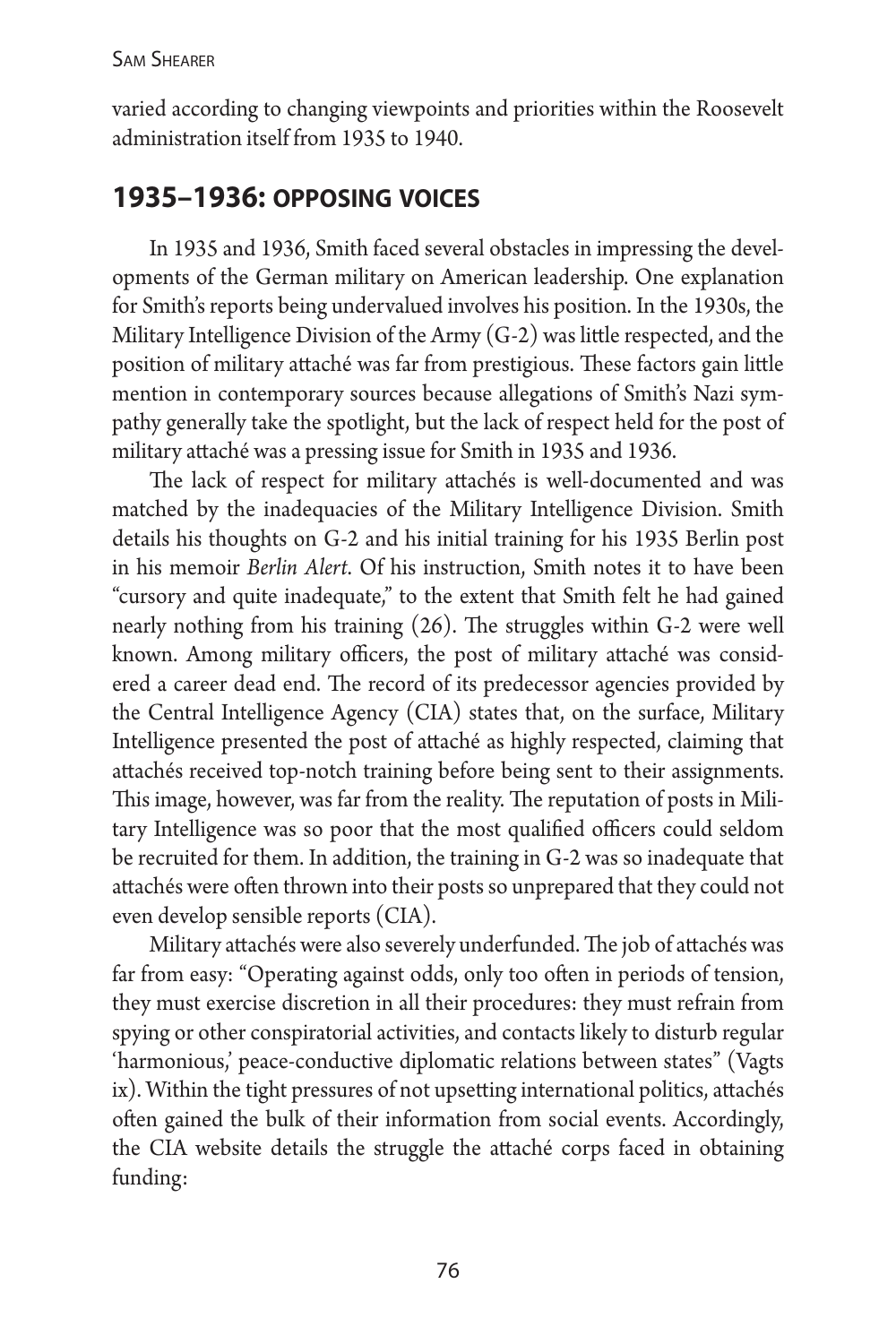The United States was in a serious economic depression, and Congress was not about to increase MID's budget so that a few attachés could host cocktail parties in Paris, Berlin, Rome, London, Moscow, and Tokyo. Unfortunately, the annual appropriations battle reinforced the perception in the Army at large that the attaché corps was nothing more than a well-heeled country club.

As Smith proved however, much could be gained from "cocktail parties."

Smith recalled that his department's lack of funding limited his movements in Germany considerably, especially in terms of travel around the country (164). In addition, Smith felt that the U.S. needed an espionage presence in Berlin that was separate from the attaché corps, and, as Smith noted in his memoirs, "not a penny for espionage was available" (164). Overall, G-2 and the post of military attaché were neither respected nor funded sufficiently.

A problem Smith faced specifically concerning his post was his responsibility to report not only on the development of German ground forces but also on their rapidly expanding air force. Referring to himself in the third-person, Smith detailed the difficulty he faced in reporting on German air development: "The military attaché possessed as much, but no more, knowledge of air corps organization and tactics than did the average American infantry officer who had been trained in the army school system. This was small. His technical knowledge of air matters was negligible" (75–76). His wife, Katharine (Kay) Smith, wrote in her unpublished autobiography that her husband's lack of aeronautical expertise weighed on him heavily because, even with his limited knowledge of air science, he knew something huge was occurring in Germany (90).

Smith believed that the lack of respect for his knowledge and the bad reputation of his title were responsible for his reports not being taken seriously in the General Staff or the Army Air Corps (84). The growing strength of the German *Luftwaffe* impressed Smith to the extent that he returned to the States at his own expense in November 1936 in an attempt to convince his superiors of the seriousness of events in Germany. Smith's wife records that this trip was successful and that he did succeed in swaying much of the military leadership he encountered of the growing threat in Germany (Katharine Smith xviii).

By the end of 1936, Smith had gained considerable support in the military. This support would ultimately save his career when the political firestorm approached in 1940. Since the lack of respect for attachés and G-2 was substantial, the backing Smith received within the military provided much-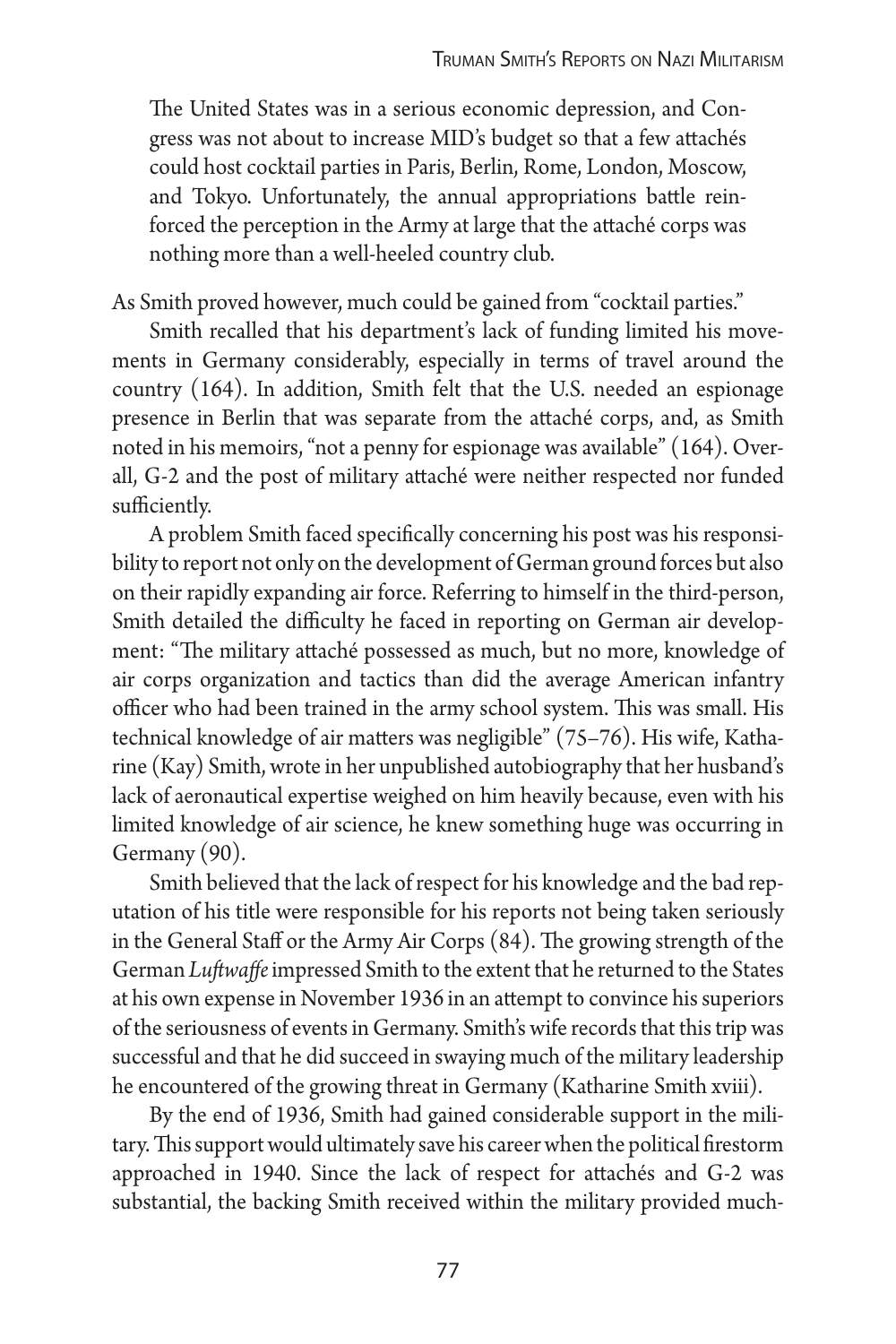#### Sam Shearer

needed support. Smith's supporters at this time included not only his former boss, General George Marshall, but also a close advisor to Roosevelt, Bernard Baruch. These two men in particular were responsible for Smith's reports being not only circulated in "the highest military circles" in the late 1930s but becoming known to influential figures in the Roosevelt administration and even the president himself (Truman Smith xvii).

General Marshall, who became the Chief of Staff of the Army, operated as Smith's patron from when Smith first served under Marshall as an instructor at Fort Benning in 1928 to when Smith retired in 1946. Marshall sent Smith's General Air Estimate from November 1937 to the President as "an example of outstanding military intelligence" (Lindbergh 872). Marshall went on to battle the President over military appropriations, and in this combat he relied heavily on Smith's reports.

Bernard Baruch was a chief economic advisor to the President and was widely known for having Roosevelt's ear. One of the only real middlemen in the politics surrounding Smith's story, Baruch was well-liked by the Roosevelt administration as well as the administration's isolationist opponents (Baruch 307). Baruch described himself as somewhat "obsessed with the subject of preparedness" (276). The reports Smith was submitting were not only being circulated widely enough that they reached Baruch, an economic consultant to the President, but Baruch actively used Smith's reports in some of what he calls the "many occasions I was pressing him [FDR] to take more decisive preparedness measures" from 1936 through 1940 (276–79).

Despite the invaluable support from Marshall and Baruch, one of the chief criticisms of Smith prior to 1937 was that "some of his reports had exaggerated the strength of German forces, especially the air force, in comparison with the reports of the British and French" (Truman Smith x). The perceived reliability of foreign attachés was about as tenuous as that of American attachés. Vincent Orange writes in the *Journal of Military History* that "British intelligence departments in the 1930s were short of staff, funds, equipment, and prestige. There were far too many of them, they refused to cooperate with one another, and they had little influence on decision makers, civilian or military" (1015). This low status was similar to that of the American attaché corps although the British attachés in Berlin handled their lack of prestige differently than Smith did.

Colonel Andrew Thorne assumed his post as head British military attaché in Berlin in 1932. In 1934 and 1935, Thorne reached much different conclusions concerning the state of German affairs than Smith would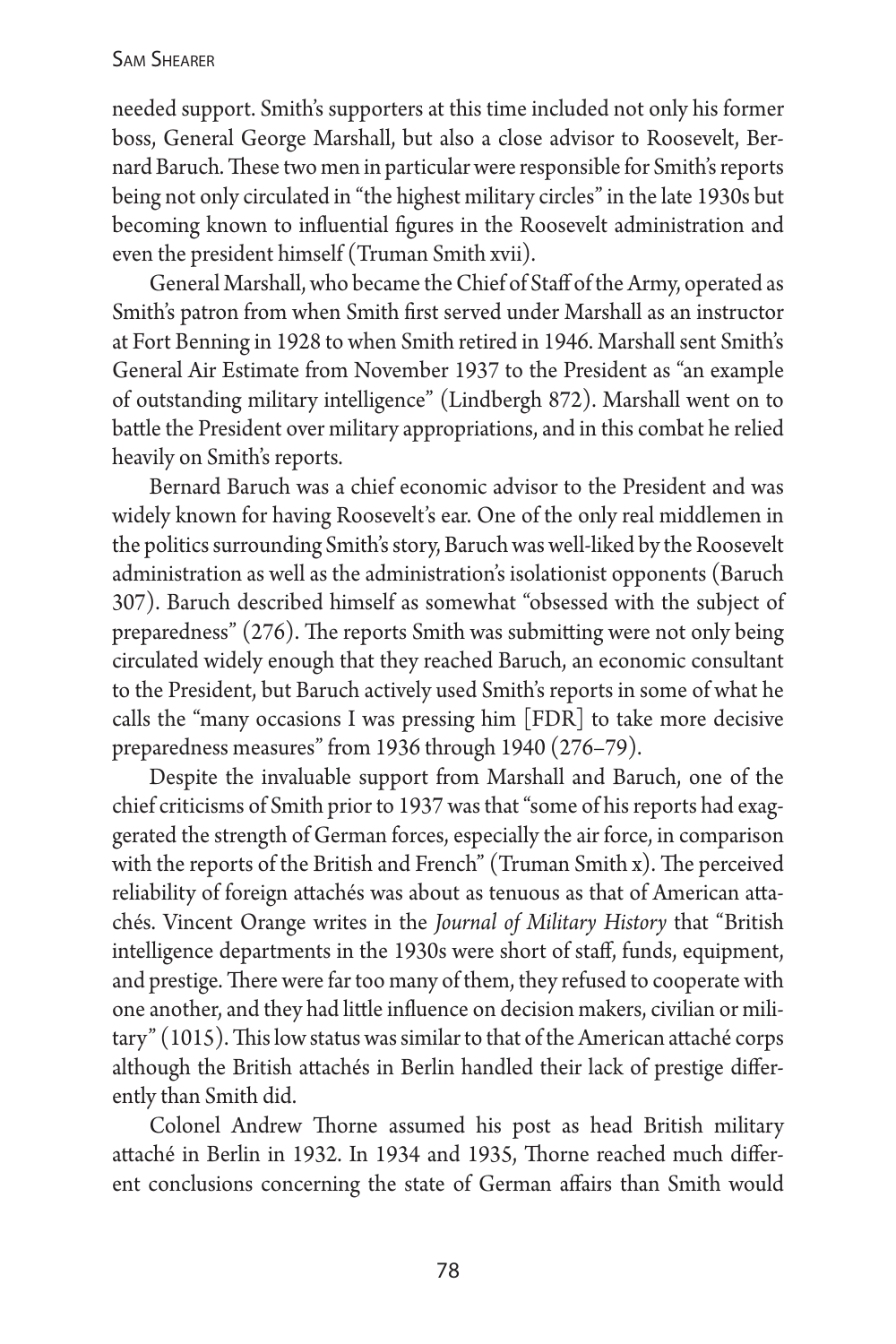eventually report in 1935 and 1936. Thorne reported that he felt the German army operated separately from Hitler's rule. He went on to conclude that military leaders in Germany were not particularly loyal to Hitler and could put a stop to Hitler's regime at any moment (Wark 592). Smith could not have disagreed more. In his memoirs, Smith incredulously recalled a conversation he had with the Supreme Commander of the German *Luftwaffe*, Hermann Goering: "With moist eyes and a voice tinged with emotion, he turned to the attaché [Smith] and said, 'Smith, there are only three truly great characters in all history: Buddha, Jesus Christ, and Adolf Hitler'" (100). Smith was immediately struck by the fanatical devotion and support Hitler elicited. As early as 1922, Smith had noted about Hitler: "So intense and dramatic were the times, and so well did Hitler understand how to play on the emotions of his audiences, that the lack of logic in his message was often entirely overlooked" (70). Though they were proven false not long after they were submitted, Thorne's reports of divided German leadership did damage the influence of Smith's early reports from Berlin in 1935 and 1936.

In addition, when Colonel F. E. Hotblack took over Thorne's post in Berlin in 1935, he entered with the expectation that Thorne had left for him. From 1935 through early 1937, Hotblack's reports became less and less consistent with Thorne's. By late 1937, when Smith submitted his most meaningful report, "The General Air Estimate of November 1, 1937," Hotblack's intelligence was in complete support of Smith. At the time Smith submitted his General Air Estimate in 1937, Hotblack was submitting reports to British Intelligence claiming that Germany would be prepared for an all-out offensive against Europe within two years (Wark 599).

By 1937, contradictory foreign intelligence was no longer an obstacle for Smith to overcome. Prior to 1937, however, contradictory reports influenced the reception of Smith's reports in a major way. Thorne's reports fueled an already raging problem in the perception of Germany held by the United States as well as Great Britain from 1933 to 1937, thus greatly impeding the impact of Smith's reports. The idea that the Nazi state was deeply divided was one of the worst assumptions made prior to World War II. In seemingly wishful thinking, much of the world's leadership became convinced that "a policy of negotiated and limited readjustment to the international *status quo* would be welcomed within the Third Reich" (Wark 593). This act of self-deception proved to be extremely harmful.

Smith faced another problem in Berlin at the hands of the United States ambassador, Dr. William Dodd, who was well known to be a pacifist who had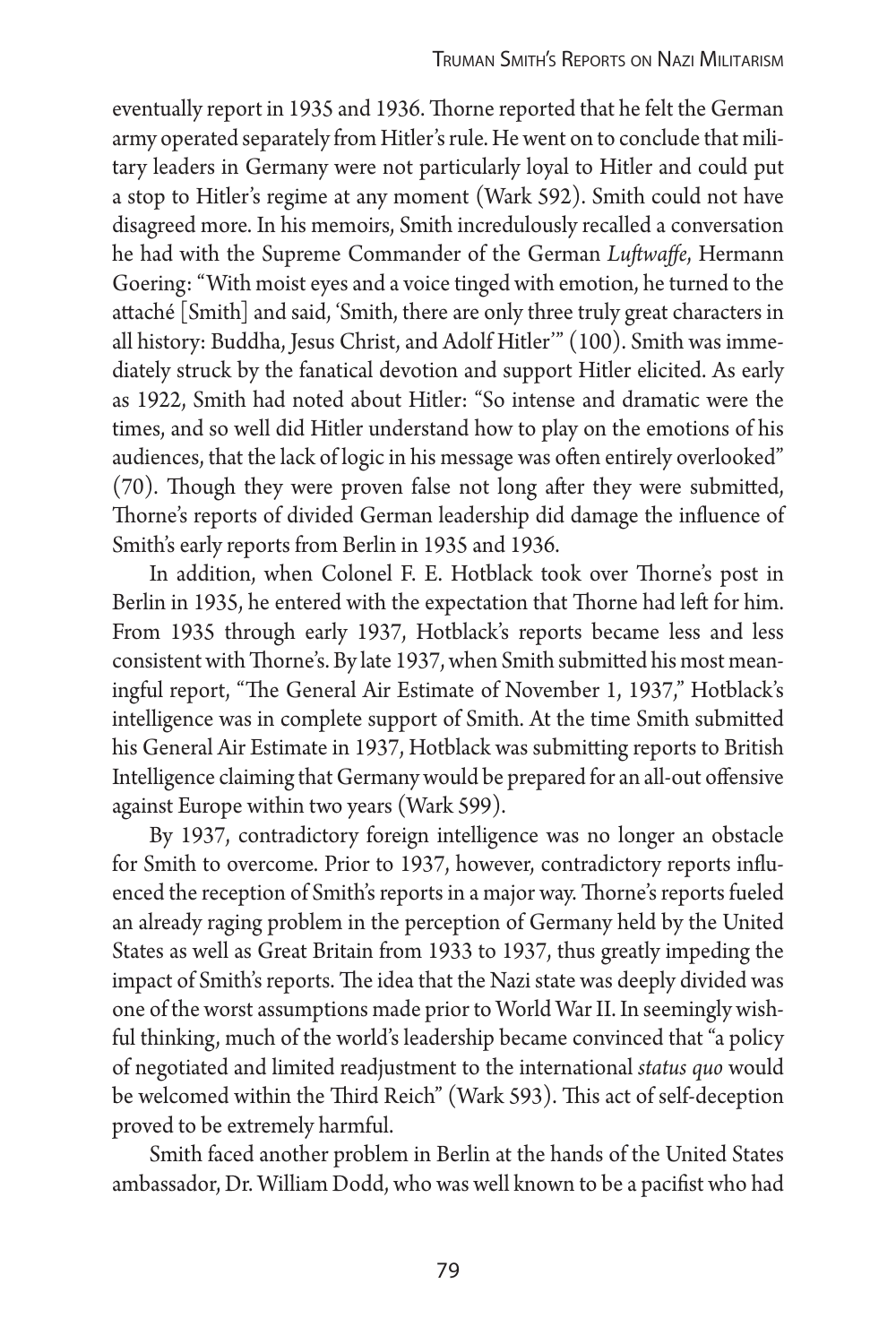### Sam Shearer

a "marked distaste for military matters" (Smith 76). He did not like to associate himself with the military attaché office, but he did enjoy the company of professors in Germany. He had no confidence in Army and Navy attachés in Berlin, which he said "here, and I think all over Europe, are utterly unequal to their supposed functions" (Vagts 71). While Dodd was instrumental in making President Roosevelt aware of the offenses against Jews in pre-war Germany, he consistently battled the idea that Germany was militarizing in the early 1930s. Even when the military attaché preceding Smith, Colonel Jacob Wuest, raised the alarm and tried to alert the United States that Germany was mobilizing for war, Dodd insisted that Wuest was overly excited (Vagts 71). While Dodd asserted that both Wuest and Smith were alarmist, he was proven wrong when the Germans took over the Rhineland in 1936. This risky act from Hitler, which Smith reported would happen a few days beforehand, completely shocked Dodd (Katharine Smith 83–85). The welleducated ambassador had long been a critic of Hitler, but he completely underestimated the fiery dictator.

Dodd's underestimation of Hitler represents a much wider feeling within the United States government in the 1930s. The impact of Smith's reports was compromised not only by Dodd but also by the general lack of concern in the United States about German military build-up. When Smith began his post in 1935 in Berlin, global politics were in a complicated stage during which all military intelligence needed to be carefully weighed and considered. Instead, as Smith recalls, at no point during his time in Berlin did Dodd ever ask any information from Smith on German developments (Truman Smith 77). Dodd's attitude explains much of why Smith's reports from 1935 and 1936 were ignored.

Although Smith consistently reported on German mobilization during his entire service in Berlin, his reports in 1937 and 1938 offer the most insight into the vicissitudes of United States policymaking at the time. Several barriers stood in the way of Smith's reports in 1935 and 1936, but by 1937 these obstacles had been conquered. In 1937, Dodd had lost credibility, Smith had gained immense support from his military superiors, foreign intelligence was lining up with his own reports, and Smith gained a new assistant air attaché, Major Albert Vanaman, who possessed top-of-the-line aeronautical expertise (Smith 106). Because of these factors, along with the support he received from Baruch and Marshall, Smith's most important report of his service in Berlin—his "General Air Estimate of November 1, 1937"—effectively had a direct path to the highest levels of the Roosevelt administration. Yet at the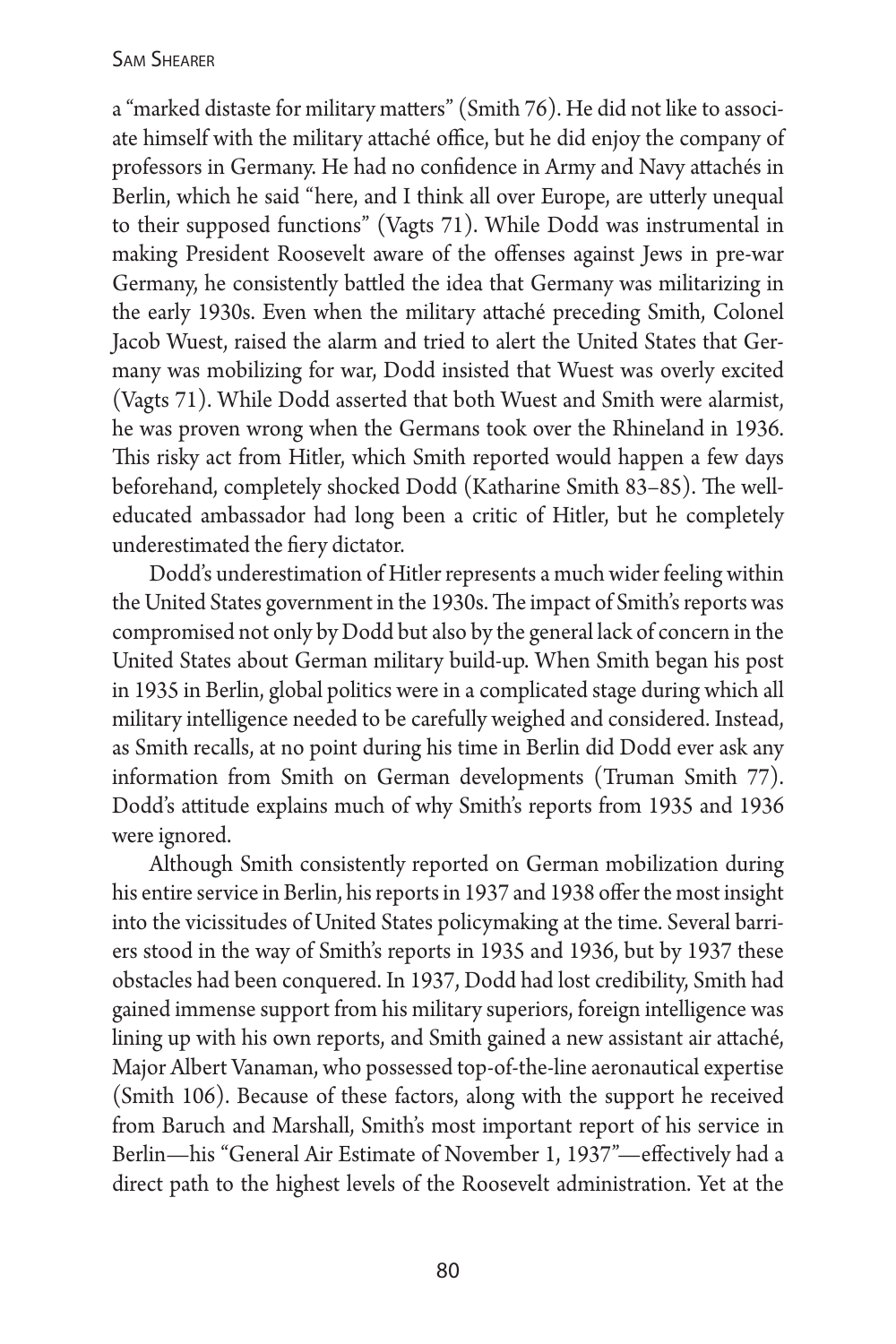same time, other factors remained in play to continue to prevent Smith's reports from exerting much influence on U.S. policy—specifically a wide array of domestic political priorities in the 1930s.

# **1937–1938: domestic priorities**

Hitler's rise to power in Germany stands as one of the most gravely underestimated events in history. Across the globe, Hitler was regarded by many world leaders as little more than a dupe. Even in Germany, Franz Von Papen, who convinced President Paul von Hindenburg to appoint Hitler as chancellor, was so confident that Hitler was weak and could easily be controlled that he boldly claimed, "Within two months we will have pushed Hitler so far into the corner that he'll squeak!" (Craig 570). While Hitler was being underestimated in Germany, a comical image was simultaneously being created of him in the United States.

One of the sources of Hitler's image in the U.S. as "outrageous" was Dorothy Thompson's book *I Saw Hitler*, which stemmed from her 1931 interview with the soon-to-be leader of Germany and in which she clearly and colorfully described Hitler as feminine, socially backward, and mentally fragile (14, 16). Thompson also openly questioned Hitler's ability to lead; she states in her writing that, entering her interview, "I was convinced that I was meeting the future dictator of Germany. In something less than fifty seconds I was quite sure that I was not" (13). *Time* magazine also reported on Hitler as a silly figure, making light of his appearance as a "pudgy, stoop-shouldered man" and highlighting anything strange about him ("Hitler into Chancellor" 22). *Time* also went on to fuel an unfortunate and common misconception that the Nazi party was "pledged to so many things that it is pledged to nothing" (22). This perception of Hitler was common in the United States in the mid-1930s, ultimately reducing the impact of Smith's reports and detracting from the plight of Jews in America and in Germany.

This common doubt about the seriousness of Hitler's regime was a major detriment to Smith and his reports. With the exception of Jews, the majority of Americans were unconcerned with Hitler. In addition, the concerns and protests voiced by Jews in America ultimately did as much harm to their own cause as it helped. Rabbis openly criticized Hitler and predicted that he would lead the world to another world war ("Rabbis" 28). On May 11, 1933, fifty thousand Jews gathered in Chicago to protest the oppression against Jews in Germany ("50,000" 10). Though this protest did not have a huge effect on the public, it did touch Edith Rodgers, a Massachusetts Republican in the U.S.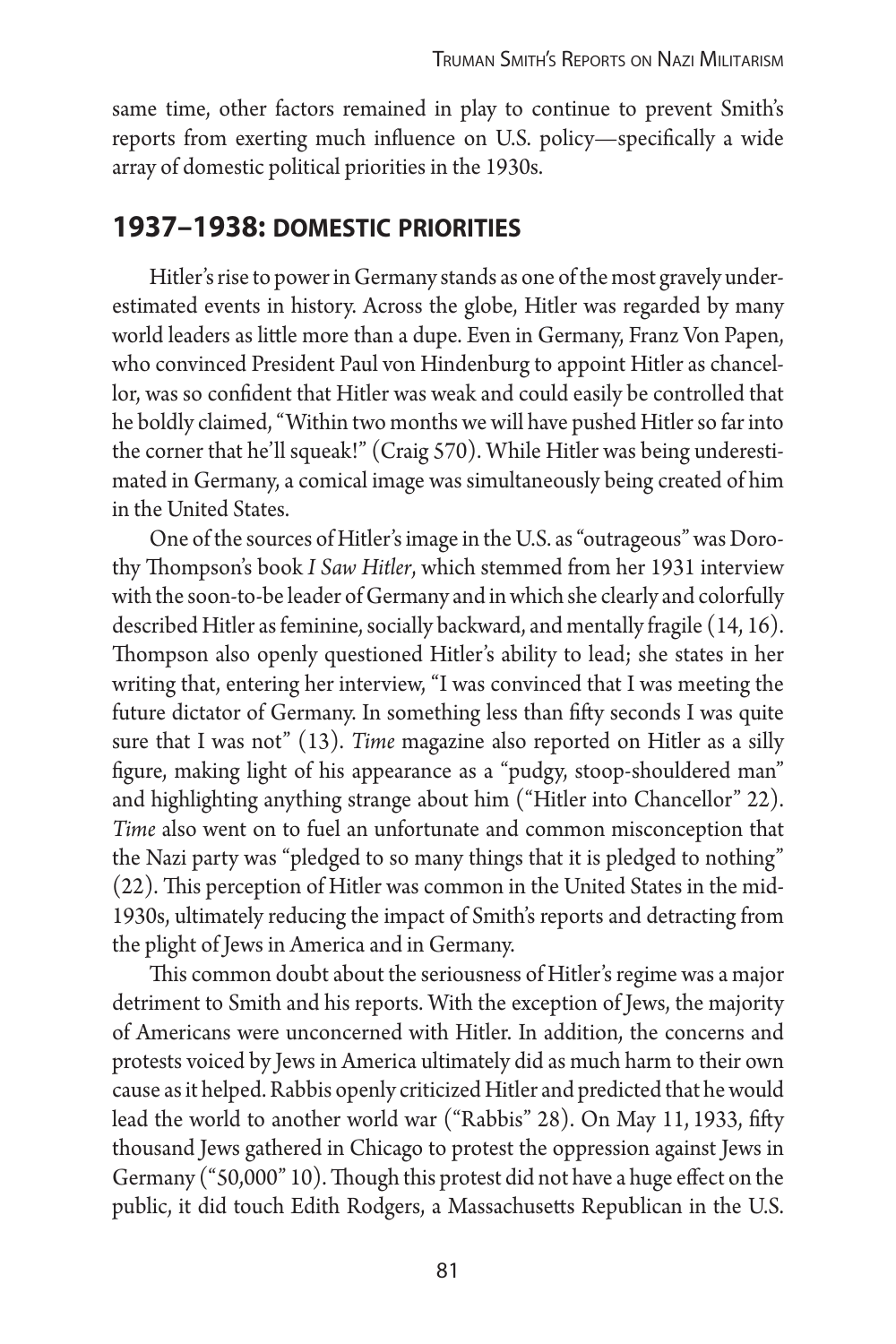#### Sam Shearer

House of Representatives. On May 13, two days after the protest, Rodgers voiced in the House her feeling that the United States should intervene in Germany to aid the suffering Jews there ("Scores" 7). Directly after Rodgers addressed the House, however, the President released a statement emphasizing that any actions by the Nazis were strictly European affairs ("U.S." 4).

The public was generally in favor of this isolationist policy. Anti-Jewish sentiments were extremely common in the United States in the pre-World War II era, combining with a Nazi propaganda barrage to eliminate much of the sympathy Americans had for German Jews (Elson and Levy 83). Truman Smith recalls in his memoirs that Hitler was outspoken in his speeches against the Jews, but the common belief was that his violent rhetoric was exclusively for propaganda purposes and that he would never become too abusive to Jews (55).

Jewish businessmen also had their own scheme turned against them by the Nazis when they attempted to boycott German goods on a global scale ("Boycott"). Before Jews began implementing this boycott, the Nazis had already begun issuing "warnings" to Jews in general, stating that if they kept up their "treachery," there would be major ramifications ("Hitler Warns Jews"). After the boycott was implemented, the Nazis launched their counter-attack, claiming that, by boycotting German goods, the Jews were extending their treachery. The Nazis reciprocated by boycotting Jewish goods and services and began removing more Jews from positions of importance ("More" 4).

While the nation was being influenced by German propaganda, President Roosevelt was aware of the true story in Germany. Dodd reported to the President on the abuses that German Jews were experiencing, but Roosevelt's lack of concerted response further solidified the impression that, as far as the United States government was concerned, Germany's Jews were essentially on their own (Duffy 68–69). While much of the public simply was not sure what to think about Nazi Germany, the President was aware of the situation but placed his New Deal programs far above international matters as the main priority of the U.S. government at least through late 1937.

To those whom history remembers as the "New Dealers," the New Deal represented much more than the social reform it literally entailed; it represented hope that democracy was still a viable system of government. In the midst of dictatorships and communism on the rise, Roosevelt wanted to turn his New Deal into a "shining light" for democracy (Schwarz xvi–xvii). Roosevelt wanted his program to rise above the attacks from his opponents, who called the New Deal the "Jew Deal" and questioned Roosevelt's motives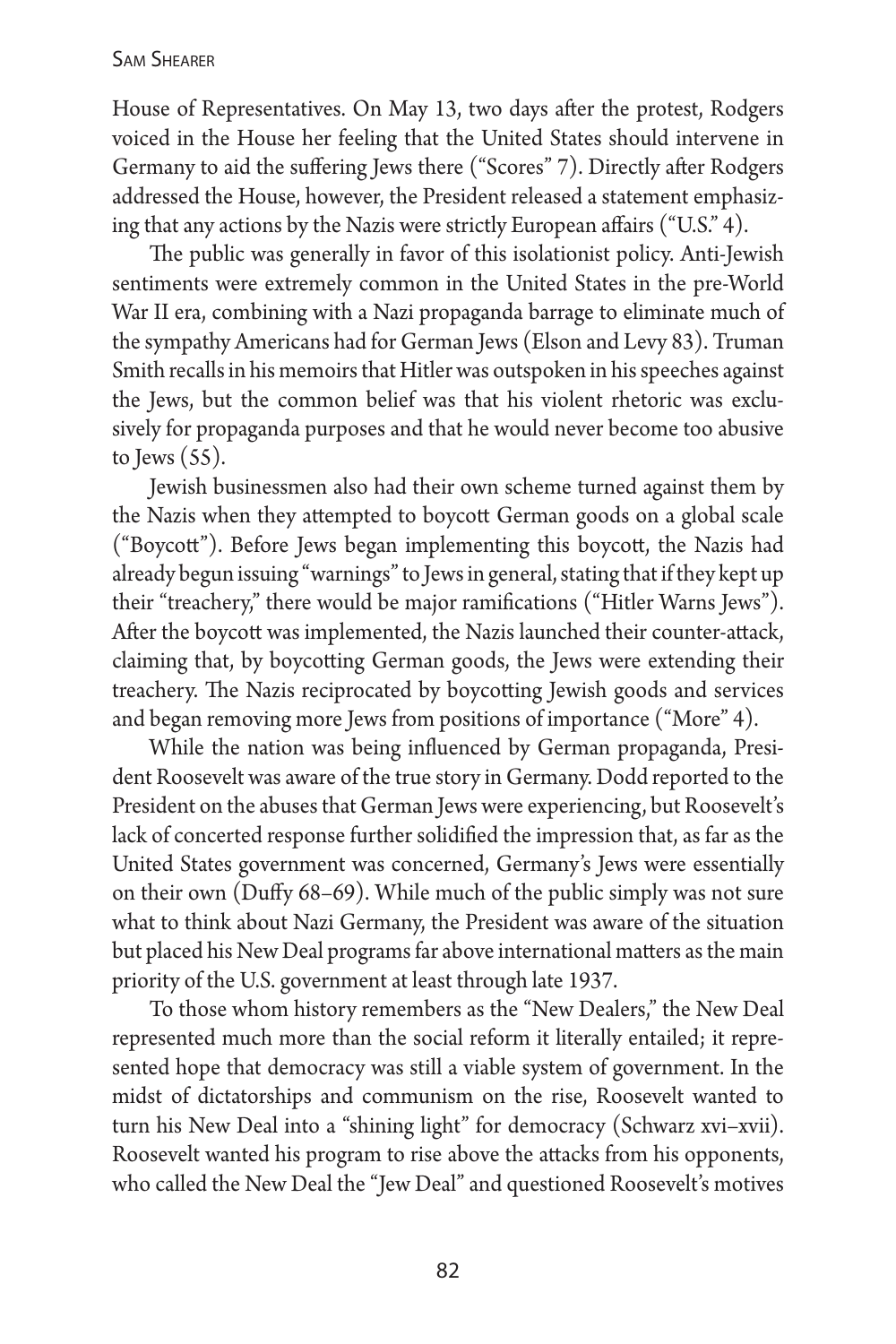(Schwarz 129). In hopes of preventing his New Deal's funding from being spent elsewhere in response to escalated arms concerns, the President put much of his faith in global disarmament as a foreign policy strategy.

Those who advocated for military preparedness, many of whom were isolationists, did not agree with Roosevelt on global disarmament (Doenecke). Bernard Baruch is recorded as saying: "Peace does not follow disarmament; disarmament follows peace" (266). Roosevelt's plan did what he wanted it to do, however, because it allowed him to justify postponing military funding and slashing military appropriations to create funds for the New Deal.

The President's handling of Smith's reports evoked some criticism in the late 1930s. Smith described the press coverage of his activities with Lindbergh in Berlin as highly inaccurate. He believed that the press simplified German affairs and contributed to the misconception that Germany was weak and divided. Despite what Smith saw as faulty reporting, the fact remains that he and Lindbergh did receive substantial exposure in the press because of Lindbergh's presence in Berlin, but this media coverage did not keep the Roosevelt administration from consistently downplaying Smith's reports. The Roosevelt administration's dismissal of Smith's intelligence did not sit well with General Marshall, however, who went so far as to submit Smith's reports to the President's political opponents to keep them from being buried (Truman Smith, 117–18).

Almost entirely because of Marshall's activities, accusations developed that the President had purposefully withheld Smith's reports from Congress in order to remove them as a barrier to slashing the military appropriations (Vagts 71). These accusations climaxed when Representative Albert Engel, a Michigan Republican, provided well-documented evidence that showed how the President cut the annual military appropriations by forty million dollars, despite having been aware of Smith's reports ("Charges"). Though Smith recalls Engel's attack on the President as being of a completely partisan nature, the fact remains that Roosevelt was adamant that the New Deal needed to take priority, even when it meant setting aside Smith's unprecedented but unpalatable reports (Truman Smith 117).

Events surrounding Smith's reports offer insight into the Roosevelt administration and the battle for military appropriations that raged through the mid-1930s. The President opposed heavy military spending up until 1938 when the Sudeten crisis and Kristallnacht began to impact the views of American citizens as well as the administration itself. As Nazi aggression became to be more apparent, and as Nazis attacked Jewish businesses and abused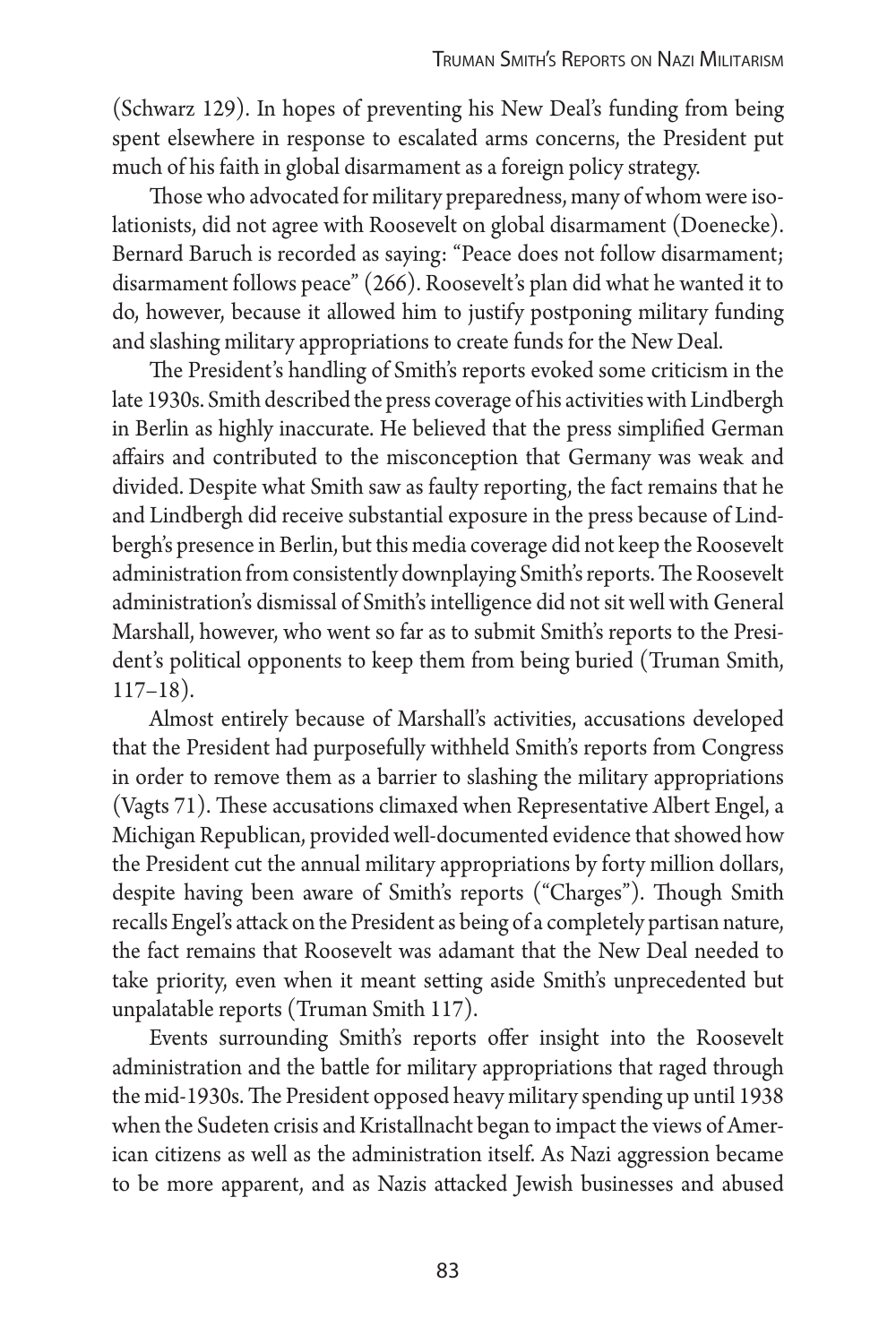their owners, American public opinion began to see beyond the propaganda war Germany had launched against the Jews. Public opinion obviously then shifted even further against the Nazis when in 1939 the Germans overran Poland, Denmark, and Norway (Leuchtenburg 299). Only in the summer of 1940, though—when Germany invaded France—did General Marshall successfully acquire sufficient funding for the military to begin preparing for the clear probability of impending conflict (Cray 152–53).

Indeed, the military suffered mightily at the hands of domestic politics. General Marshall thought the narrow-mindedness of politicians was handicapping the military and felt it was important for the United States to be ready for war (Cray 126–27, 151). Similarly to Marshall's feelings concerning the military, Bernard Baruch wrote that he was quite concerned with the inadequacy of the American military (177–79). Baruch also mentioned, however, that the President was also quite aware and concerned about how unprepared the United States would be if attacked (177–79). This presents an interesting quandary: The President slashed military budgets to create more funds for his New Deal, but he also harbored concerns of preparedness, and wanted to "shake Americans from their isolationist delusions before it was too late" (179). If Roosevelt was concerned with military preparedness, and wanted to act against isolationism, why would he and his administration have covered up Truman Smith's reports? If anything, one would think Roosevelt could have used Smith's reports as evidence to support military buildup.

The largest reason for Roosevelt's action concerning Smith's reports came down to the same factor that many of the President's decisions hinged on: timing. Exactly at what point the Roosevelt administration's agenda changed from an isolationist one to an interventionist one is a topic for additional research, but one point is clear, and that is the President was extremely mindful of timing in relation to where public opinion rested at a particular moment. In the mid-1930s, regardless of how concerned Roosevelt was with the military, the New Deal received "top legislative priority" over foreign policy decisions and "the outside world would have to fend for itself" (McJimsey 191–92). This attitude is consistent with how the President responded to the fifty-thousand Jews that protested against the Nazis in Chicago in 1933. The President had certainly shifted gears, however, by the late 1930s, when he began his attempt to sway public opinion in favor of war (McJimsey 194).

If Smith's timing in Berlin had been slightly different, his story would be remembered in a much different way and may have changed the course of world history in a different way. Instead, Smith's reports were consistently at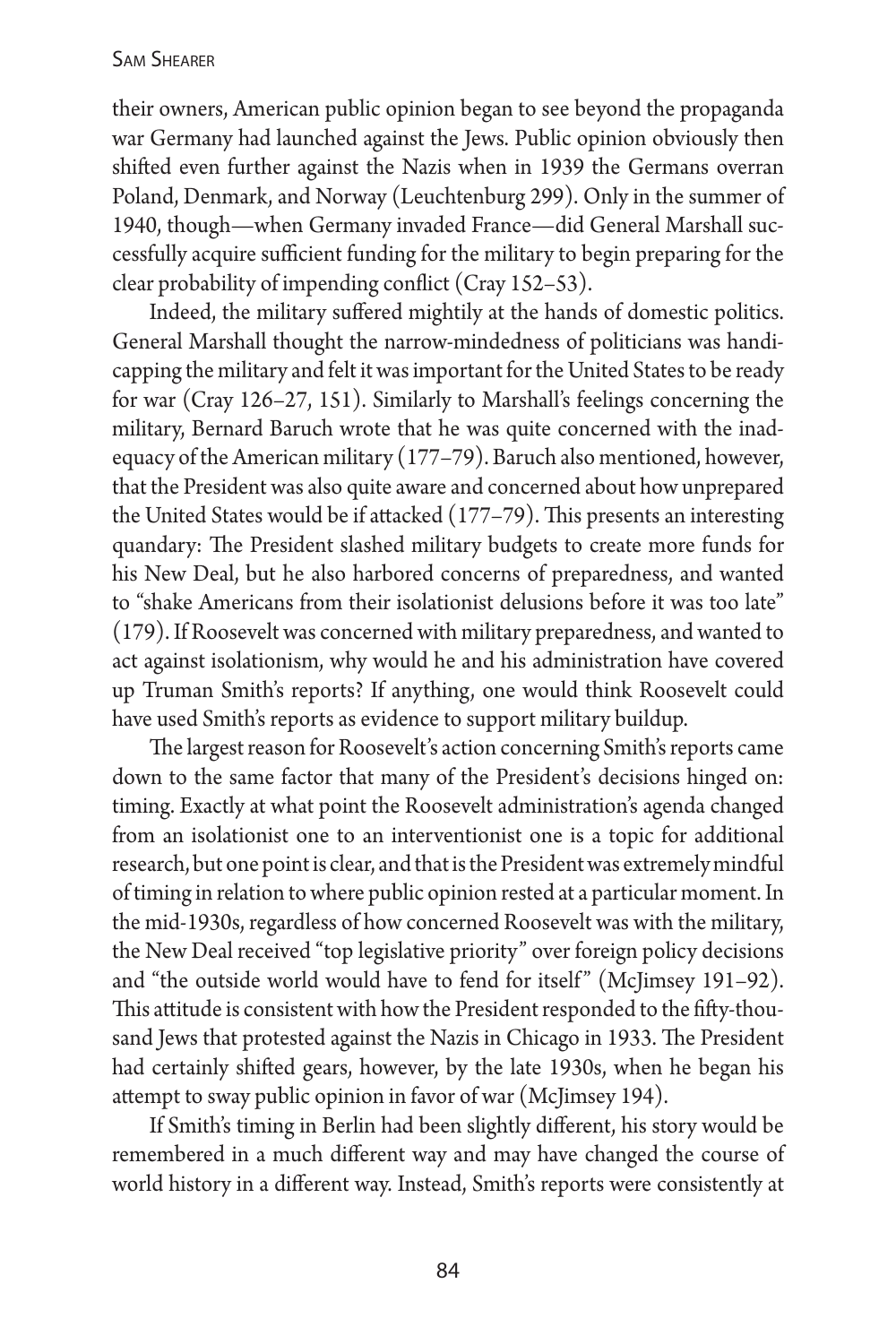odds with the President's agenda. In 1935 and 1936, Smith's reports contradicted the cuts Roosevelt wanted to implement to military funding, and in 1937 through 1938, Smith's reports did not line up with the complex plan Roosevelt put in place to systematically shift public opinion in a gradual rather than sudden manner. Smith's reports came across as abrupt and startling, and the President was against shocking the public.

A major problem Smith saw in military intelligence was the robotic nature of aeronautical reports. In his memoirs Smith described air reports as "so bulky, statistical, and technical that anyone who read them needed both leisure and training in all branches of aeronautical knowledge to absorb their information" (111). In his "General Air Estimate of November 1, 1937," Smith aimed to create a "brief, all inclusive, and couched in dramatic rather than technical terms" summary of Germany air progress (111). Smith certainly succeeded in this effort, providing the War Department with a relatively brief but detailed overview of the German *Luftwaffe* and its immense development. Lindbergh was a vital part in the preparation of this report, and his influence is clear when reading it. The language is dramatic, to the point and would be understandable to nearly any reader. Dramatic reports on German might, however, were the last things Roosevelt wanted to reach the public.

Indeed, alarming reports of the huge air power in Germany could incite panic in the United States. The political weight of air superiority at the time cannot be underestimated as well. Just before World War II, the world was transitioning into a time when, as Lindbergh stated: "We can no longer protect our families with an army. Our libraries, our museums, every institution we value most, are laid bare to bombardment" (92–94). Considering the vast concern and fear surrounding air power, the President did not want any shocking news to develop and panic the public.

A prime goal of the President was to keep the public calm. He "deliberately sought, with the collaboration of the mass media, to avoid controversy and to stifle national debate" (Steele 69). Roosevelt ultimately wanted to stifle any shocking news, and he pushed propaganda that tried to illustrate that the government leaders in America were more than capable of handling any complex foreign policy decisions that came their way. Rather than pushing the public into anxiety over the unsettling events of the world, Roosevelt succeeded in producing a "dull, steady, pervasive drum of preparedness information emanating from every popular source of public education" (Steele 71). Roosevelt manipulated the press in order to essentially "sell" his administration.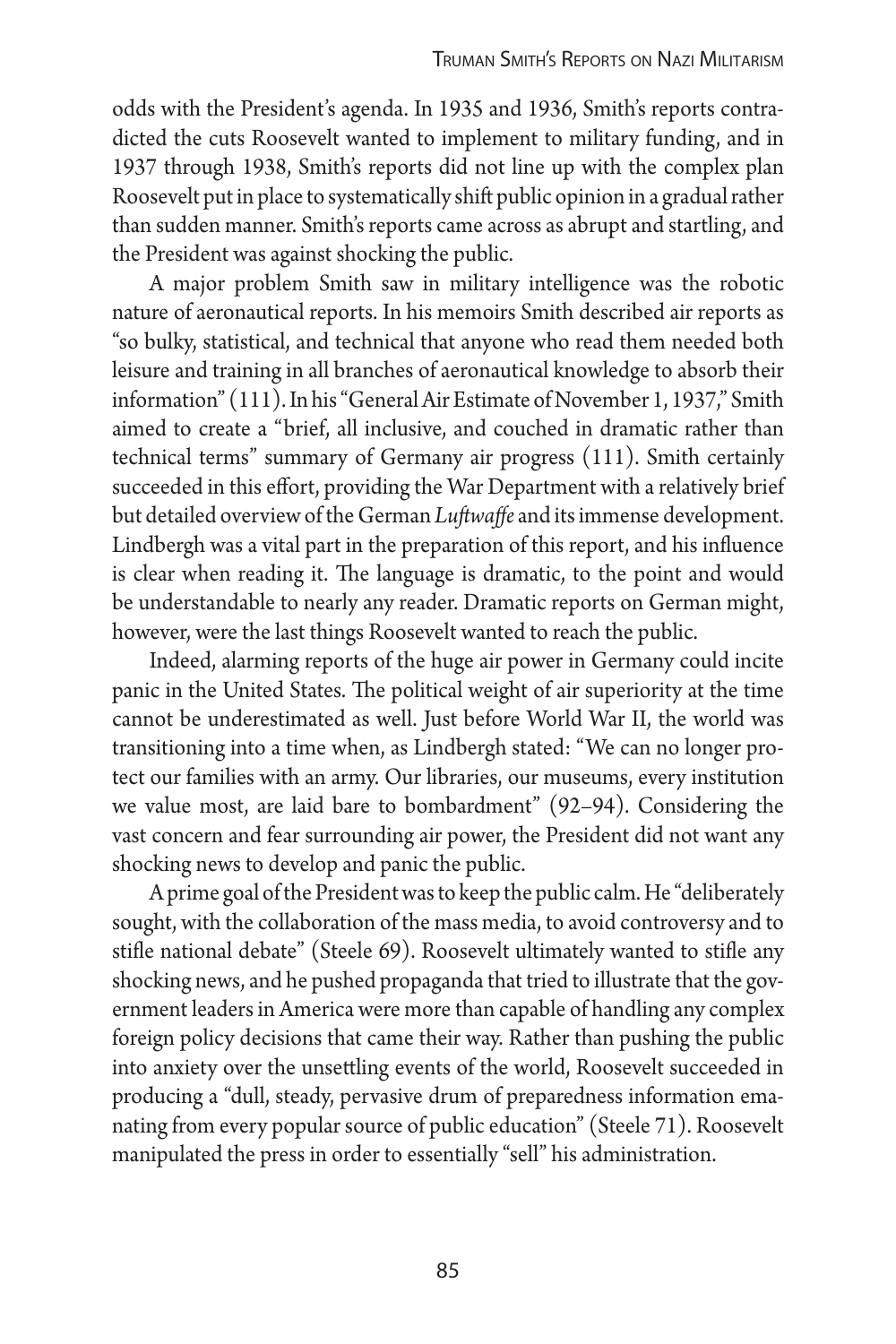Roosevelt's interference in the media went as far as to force the removal of press figures that were critical of his administration's foreign policy stances. One of the most notable instances of the President's influence on the media was when the White House caused the removal of one of CBS's most popular news commentators, Boake Carter, for being critical of the Roosevelt administration. In contrast, figures that were far more derogatory towards the President's rivals than Carter was against the administration, like the extremely popular radio commentator Walter Winchell, were praised (Steele 83). Ultimately, the President saw foreign policy issues leading up to World War II to be too serious to be up for debate. Roosevelt thought he knew what was best for the United States and aimed to influence the public into offering the least amount of resistance to his agenda as possible (Steele 92). Considering the President's attitude, the motive for obscuring Smith's reports is clear. In his effort to impress German buildup on American leadership, Smith actually doomed his own reports, because they were too alarming and unpalatable to be utilized in the Roosevelt administration's agenda, even as the administration gradually turned the ship of state towards a war that it increasingly saw as inevitable.

Smith ultimately found himself at constant odds with the Roosevelt administration. As if his reports being contrary to the agenda of the administration were not enough, Smith's association with Lindbergh ultimately caused him to be dragged into a fierce political battle. The rivalry between Lindbergh and Roosevelt had a deeply polarizing impact across the country. The rhetoric on both sides was often radically misrepresentative of the other side, and Smith was regularly targeted because of his relationship with Lindbergh.

# **1939–1940: political strife**

Starting heavily in the summer of 1940, Smith received repeated attacks from several members of the Roosevelt administration as a Nazi sympathizer. The attacks were fueled less by suspicions of Nazi sympathy than by a political grudge resulting from Smith's relationship with Lindbergh. Smith was dragged into a confrontation that had started as early as 1934 when, after an investigation into corruption in commercial air lines, Roosevelt ordered an immediate halt to all commercial airmail. He handed the task of transporting airmail entirely to the Army. This order turned out to be a tremendous mistake, and Lindbergh quickly became a vocal opponent. Lindbergh, who at the time possessed fame and influence not matched by even the most famous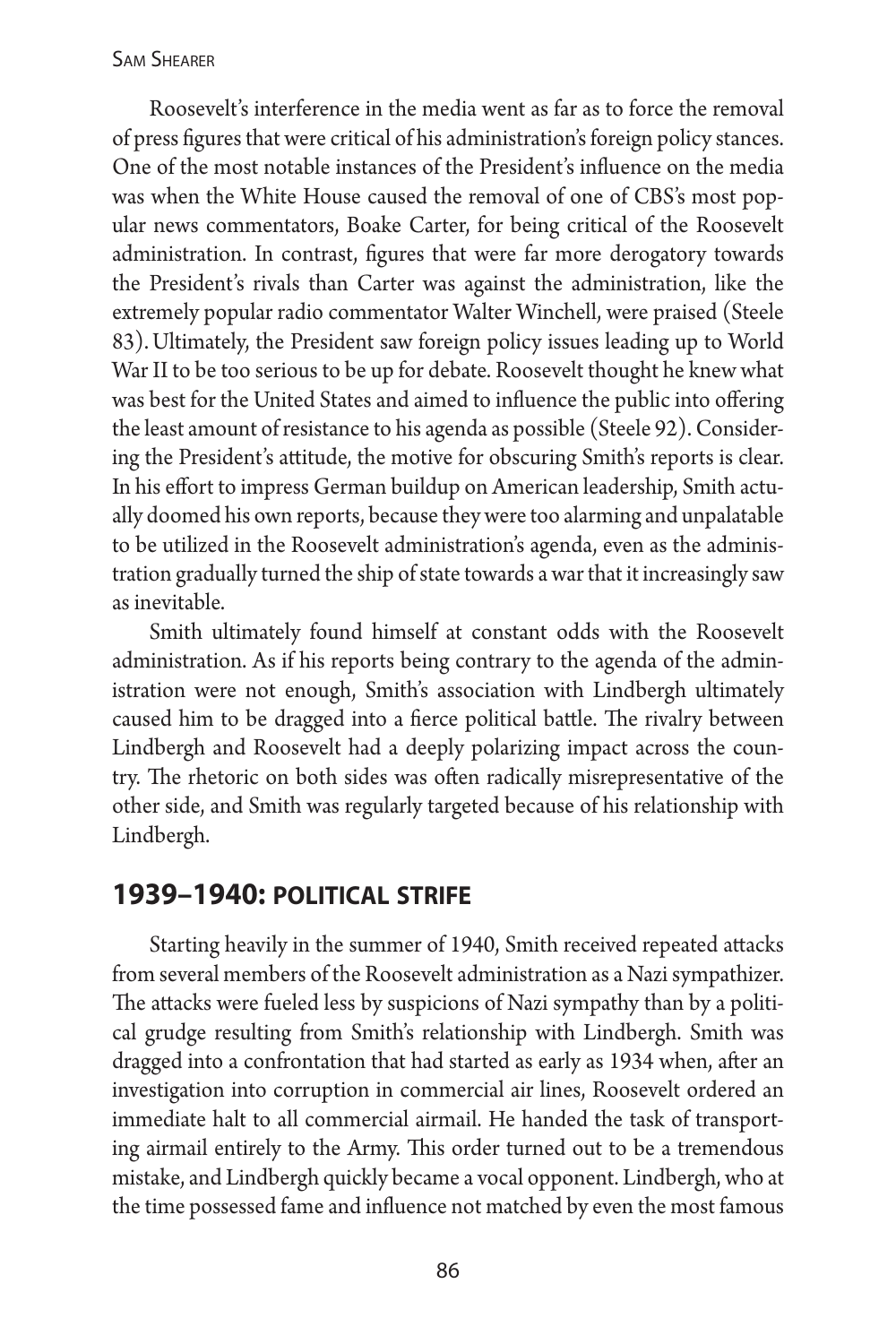celebrities today, immediately spoke out against the President's painting of all commercial airlines with the same brush. He warned against the policy and predicted that Roosevelt's hasty action would compromise the safety of untrained Army airmen who were being volunteered for the airmail service (Davis 357–60).

Between February 1934, when Roosevelt instituted his ban on commercial airmail, and April 1934, twelve airmen were killed due to their lack of training. By the summer, Roosevelt's ban on commercial airmail was effectively lifted, and the entire situation "constituted a personal defeat for Roosevelt in the court of public opinion" (Davis 361). This interaction between Lindbergh and Roosevelt proved to be the beginning of a conflict that soon tore much of the country apart.

Roosevelt generally discredited any of his opposition as either ignorant or unpatriotic. Lindbergh certainly received this treatment. The President's priority through it all was to eliminate forces that would undermine his sway on public opinion, and he was concerned about "not getting ahead" of public thought. In general, the President's agendas were fairly open-ended (McJimsey 191); rather than push detailed plans, Roosevelt tried to steer public opinion to where he thought it should be. This typical political strategy was not compatible with conflicting viewpoints. Alarming forces that could disrupt his efforts were either covered up, like Smith's reports, or combatted, like Lindbergh's rhetoric. When Lindbergh began giving his isolationist speeches, he was approached with a bribe from the President: if Lindbergh halted his speeches, the President would create a new Cabinet position for him (Lindberg 257). Whether through bribery or smear campaigns, Roosevelt's administration did everything it could to silence or discredit opposition, and the methods aimed at Lindbergh ultimately spilled over onto Smith.

In his memoirs, Smith lists influential gossip columnist and radio broadcaster Walter Winchell among his principal antagonists (30). Winchell was opposed to everything isolationist. He accused Lindbergh, whom he nicknamed the "Lone Ostrich" (playing on Lindbergh's traditional "Lone Eagle" moniker), of being a Nazi and also sent messages to Roosevelt claiming that Smith was an "advisor on the Lindbergh speeches," calling Smith a "terrific Pro-Nazi" ("Rose Bigman"). Famous broadcaster and journalist Dorothy Thompson, who like Smith was one of the earliest voices to speak out against Hitler, was openly skeptical of Smith as well (Duffy 190). The popular columnist and critic of public figures Drew Pearson was also outspoken about the questions surrounding Smith's allegiances (Truman Smith 30).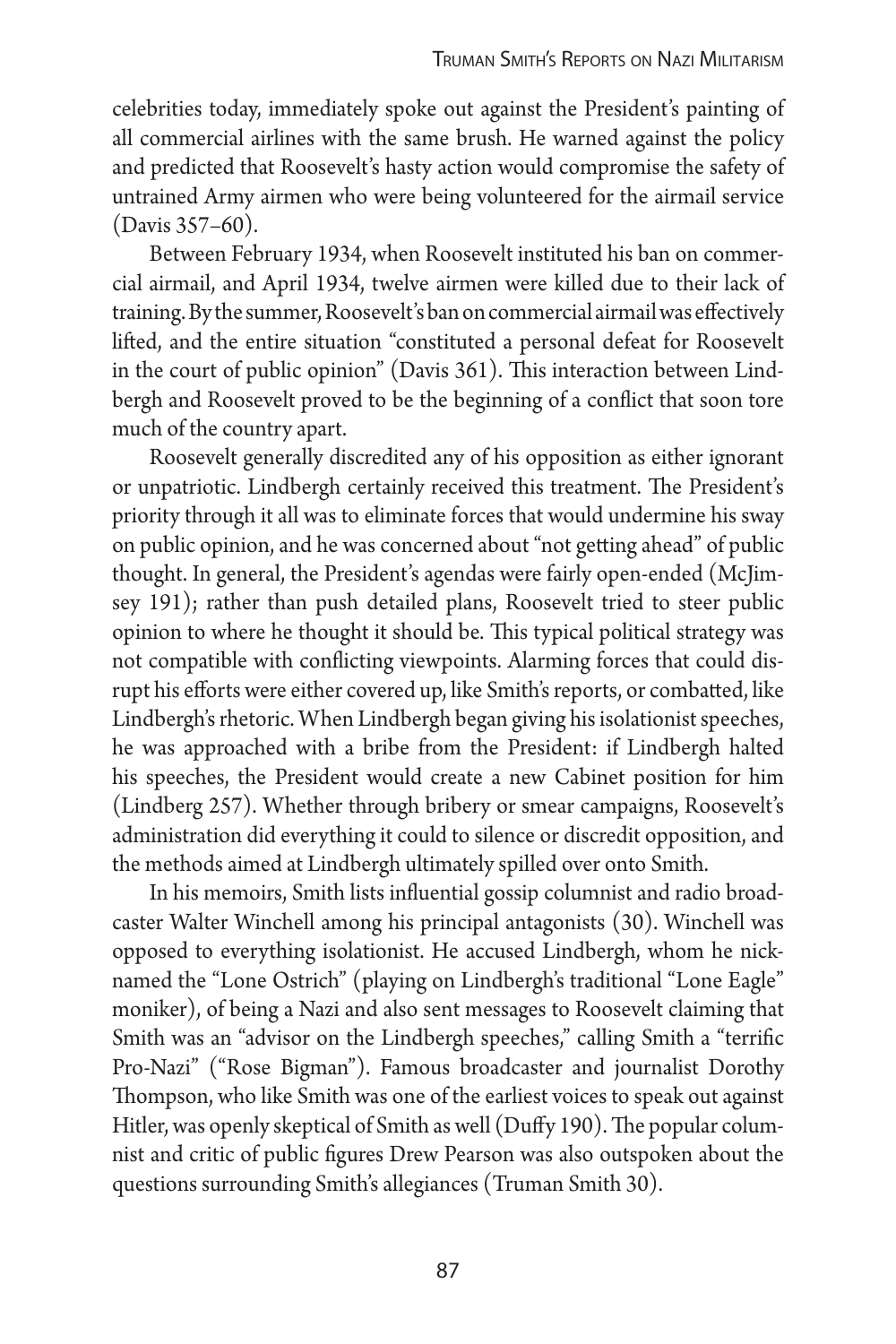Smith was effectively lumped into the isolationist group which was being blasted in the media. Though some columnists directly attacked Smith, he also felt the pressure of the polarized media war occurring across the United States. From gossip columnists to news broadcasters to cartoonists, the toxic climate was compromising objectivity in many media outlets. Even Dr. Seuss (Theodor Seuss Geisel) took merciless shots at Lindbergh, repeatedly portraying isolationists and in particular Lindbergh as ostriches with their heads in the sand. Further, Seuss published multiple images portraying Lindbergh in league with Nazi Germany (Minear 28–34).

These influential members of the press also openly doubted Smith's patriotism, and many more columnists simply lumped Smith in with their criticisms of Lindbergh. Shortly after Smith returned to the United States, Lindbergh began a long pro-isolationist campaign in which he delivered speeches that were broadcast across the nation and internationally in many instances. These opinionated broadcasts quickly became controversial as the nation split down the middle between isolationism and interventionism. Many columnists, particularly ones who had more liberal stances, were quick to point out how fond the Germans were of Lindbergh and how all of his speeches were broadcast and cheered by Nazis ("Within" 193–94). The extensive smearing of Lindbergh eventually created a perception of Smith that essentially made him "guilty by association" and made him receive most of the "echoed accusations that were hurled at Lindbergh" (Duffy 190).

Smith was similarly associated with Lindbergh by prominent members of the Roosevelt administration. Among those whom Smith called the "New Dealers who wanted his scalp" were figures like Supreme Court Justice and personal friend of Roosevelt, Felix Frankfurter, who Smith claimed was fueling some of the press attacks (31, 34). White House Press Secretary under Roosevelt, Stephen Early, also spoke out against Smith (Duffy 190). Secretary of the Treasury and another critic, Henry Morgenthau, approached General George Marshall to request that Smith be discharged from the Army (Lindbergh 352).

Likely the most vocal opponent of Smith from the Roosevelt administration, however, was Secretary of the Interior Harold Ickes. Smith recalls an instance in 1940 when Ickes, along with Justice Frankfurter, suggested to the President that Smith should be court-martialed (31). Ickes helped to lead a unit in the Roosevelt administration that tracked the President's rivals (Duffy 182). Lindbergh described Ickes as "spreading misinformation" in the "cheapest and most inexcusable sort of way" (518). The pressure put on Smith was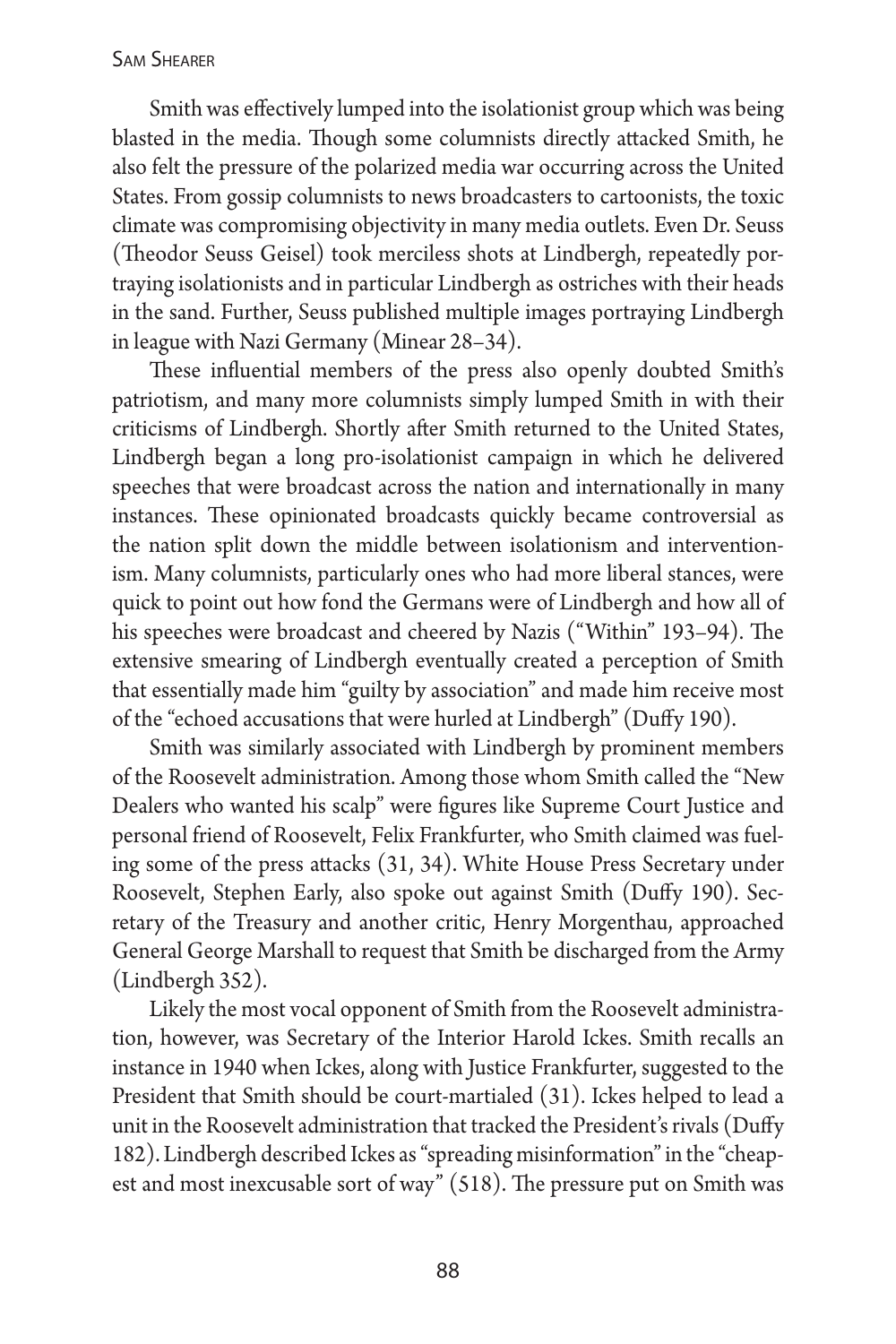intense enough that he and his wife, Kay, became convinced they were being spied on and having their phones tapped (Lindbergh 405–06).

The 1940 press attacks on Smith did not end until Bernard Baruch, in league with General Marshall, convinced the President to order a halt on the smear campaign (Truman Smith 32). Ickes did not give up, though; shortly after the President ordered members of the administration to halt fueling press attacks on Smith, Ickes orchestrated a new attack. Smith soon found himself the subject of an investigation after it was reported that Smith insulted and questioned the intelligence of the President at a cocktail party. This fabrication was later discovered to have been devised by Ickes and was utterly disproven (Truman Smith 33).

The heightened aggressiveness of Ickes was largely a result of his staunch opposition to racism. Ickes was a vocal opponent of racial discrimination of all kinds, and as history has documented well, much of Lindbergh's rhetoric was racially charged (Ickes III 641). Lindbergh was quite vocal in blaming Jews for trying to agitate the American public into moving toward war (Lindbergh 538). Ickes made it a priority to try to disrupt and nullify anything that had to do with Lindbergh. In his diary, Ickes expressed jubilance when his smear campaign began to crawl under Lindbergh's skin (581). In correspondence between Ickes and Roosevelt, Ickes described Lindbergh as a "ruthless and conscious fascist, motivated by a hatred for you personally and a contempt for democracy in general," to which the President responded: "What you say about Lindbergh and the potential danger of the man, I agree with wholeheartedly" (Duffy 211). The seriousness of these feelings toward Lindbergh deeply influenced the perception of Smith in the Roosevelt administration. The FBI even kept a record of Smith in their file on Charles Lindbergh, in which they listed Smith among potential threats as allegedly being "strangely pro-Nazi" (FBI). Ickes and his fellow critics felt they were doing their country a service by exposing those who, in their minds, were Nazi sympathizers (Ickes 581).

The overall theme of Smith's career tends to be that an outstanding military man was dragged into politics against his will. Much like his patron General Marshall, who tried diligently to remain apart from partisan politics, Smith maintained a marked aloofness to politics (Cray 9–10). Even when he found himself being ridiculed and smeared, Smith generally kept his cool. During the attacks on him, Smith never once responded. Throughout the attacks, Smith kept his head down and did his duty, trusting General Marshall to take care of the attacks (Truman Smith 33–35). Though much of the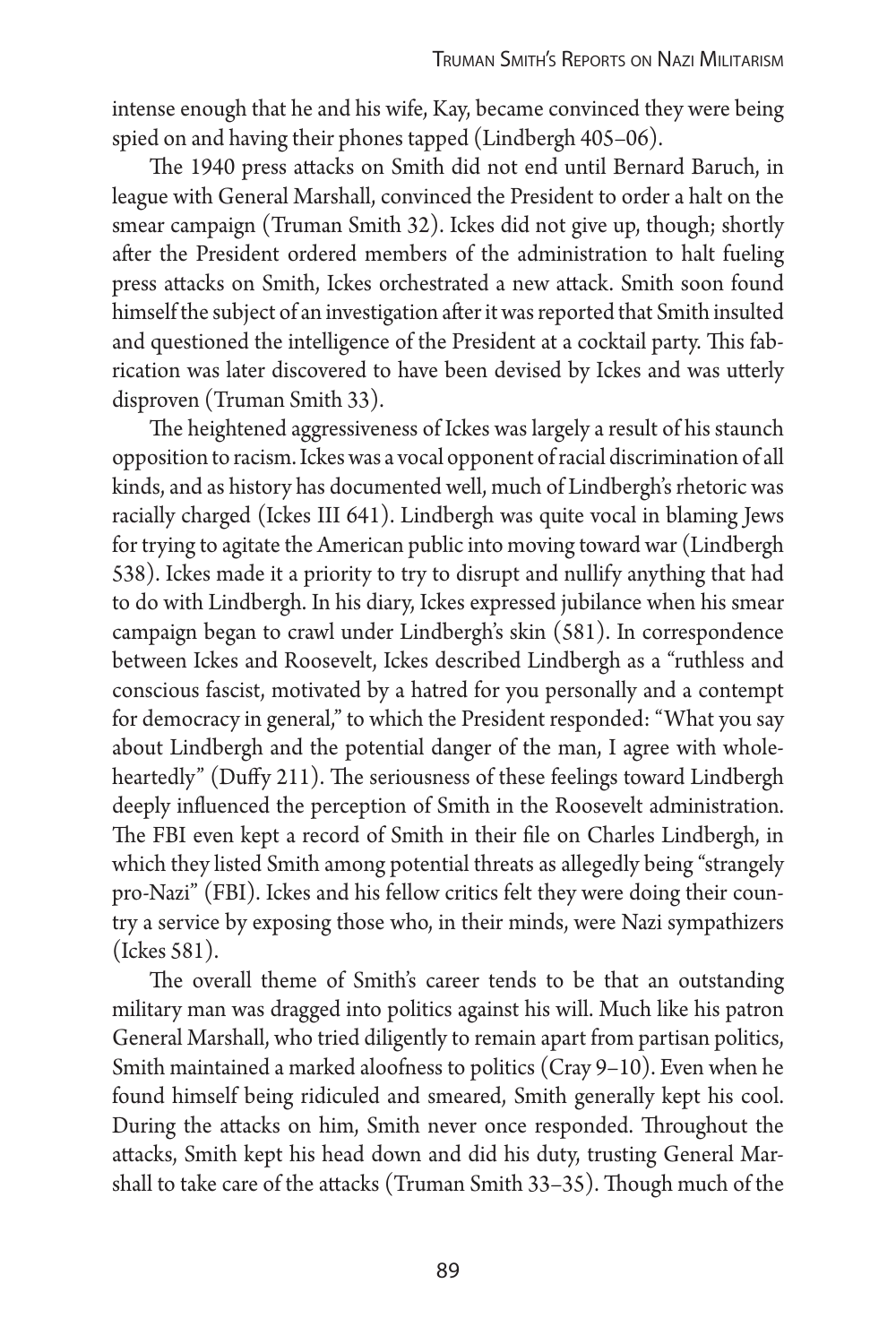small amount of history that includes Smith will present him as "that guy" who brought Lindbergh to Germany, Smith's career offers a variety of learning opportunities.

# **conclusion**

While contemporary sources try to isolate reasons that Smith's reports were covered up, the reality remains that the poor reception of his reports resulted from a diverse collection of domestic political factors. Smith was swept into political rivalries that diminished the value of his intelligence efforts. Smith's case and the fate of his reports remind us that the polarized nature of politics in the early twenty-first century is hardly unique in the annals of U.S. history.

Even today, opinions vary concerning the events surrounding Smith's career. Many of these differences relate directly to the diversity in views on the rivalry between Roosevelt and Lindbergh. The majority of research conducted specifically on Smith's career tells a story of a dutiful officer who was treated unfairly by the Roosevelt administration; however, not all contemporary sources agree. Though the research focused on Smith is limited, examinations of the rivalry between Lindbergh and Roosevelt are not. In these works, Smith is often mentioned in passing, but these brief glimpses of his career are skewed according to the biases of the author. In the majority of contemporary work, Smith is paired with Lindbergh; thus, the perception of Lindbergh is key in the portrayal of Smith. Some authors praise Lindbergh's contributions to Smith's intelligence effort and subsequently admire Smith's performance. Others label Lindbergh a Nazi sympathizer, as the Roosevelt administration did, and include Smith in their accusations.

Charles Lindbergh stands as one of the most polarizing public figures in American history. Historians still bicker about whether he contributed to the United States or was little more than a traitor. These issues were magnified in the years leading up to World War II and ultimately caused Smith's intelligence work to be pushed aside in the midst of debates about matters other than the substance of his reports.

Looking back, Smith was not shy about admitting his shortcomings. In his memoirs, Smith described how his intelligence office completely overlooked the development of German missile technology. In addition, Smith recalled that, through much of the early stages of German military buildup, the nature of German air tactics escaped him. Air forces had never before been employed to support ground forces, and Smith did not realize that the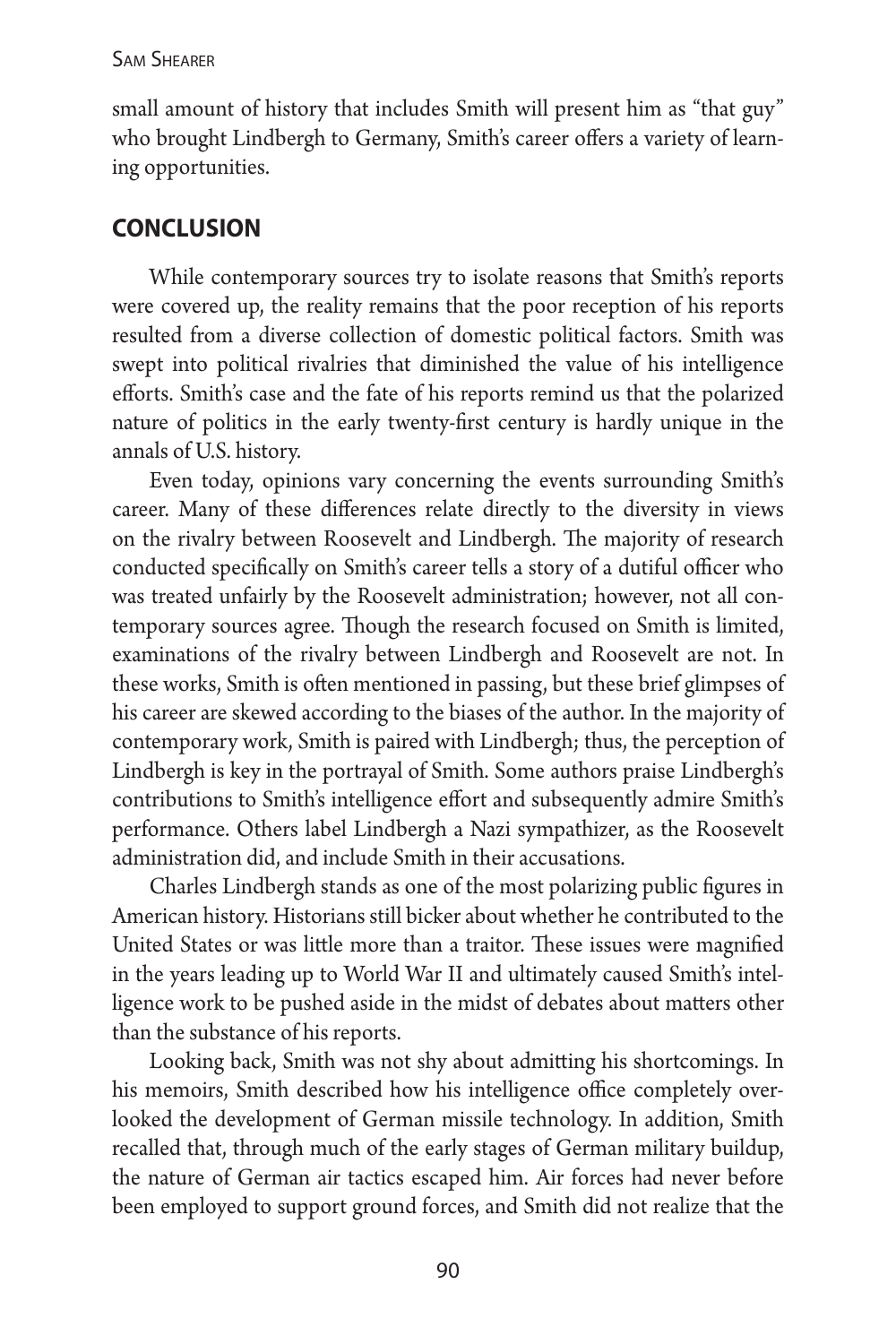Nazi regime planned to use their mighty *Luftwaffe* in this way until late 1937. Smith's memoirs clearly indicate that he considered these oversights to be massive blunders on his part (164–65).

Despite these failures, the successes of Smith's intelligence efforts should not be underestimated. Though his work on the German *Luftwaffe* is generally the primary focus of research because of Lindbergh's involvement, Smith also reported with startling accuracy on German ground forces. In addition, the work Smith accomplished on German air developments, with the help of Lindbergh, remained unprecedented. Smith was not faultless during his service, but his relationship with Lindbergh led him to produce more meaningful intelligence than his foreign counterparts in Berlin. Despite the stellar content of Smith's reports, the United States government remained aloof to the gravity of Germany's military expansion.

Scholars in the early twenty-first century are likely to prove more interested than their early post-war predecessors in the winds of controversy that swirled about the formerly obscure military attaché Truman Smith, especially through 1939 and 1940. Clearly the world order of 2015 is vastly different than the one that made possible Hitler's rapid rise in the 1930s, but the sort of political polarization and demonization of ideological opponents examined in this study have an oddly familiar ring to those of us accustomed to the American news media markets of our own times. For us, perhaps the most pressing lesson of Truman Smith's case lies in its function as a cautionary tale about the importance of listening to opposing viewpoints. What, ultimately, might we be missing when we dismiss out-of-hand the arguments of those whom we believe to be political opponents?

### **acknowledgment**

I would like to thank Dr. David Coleman, my mentor for this project. His guidance and direction have been pivotal in the completion of this research. Dr. Coleman has been a true pleasure to work with, and I could never have asked for a better mentor.

### **references**

- "50,000 Jews Unite in Chicago Protest." *New York Times.* 11 May 1933: 10. Print.
- Baruch, Bernard. *The Public Years*. New York: Holt, Rinehart and Winston, 1960.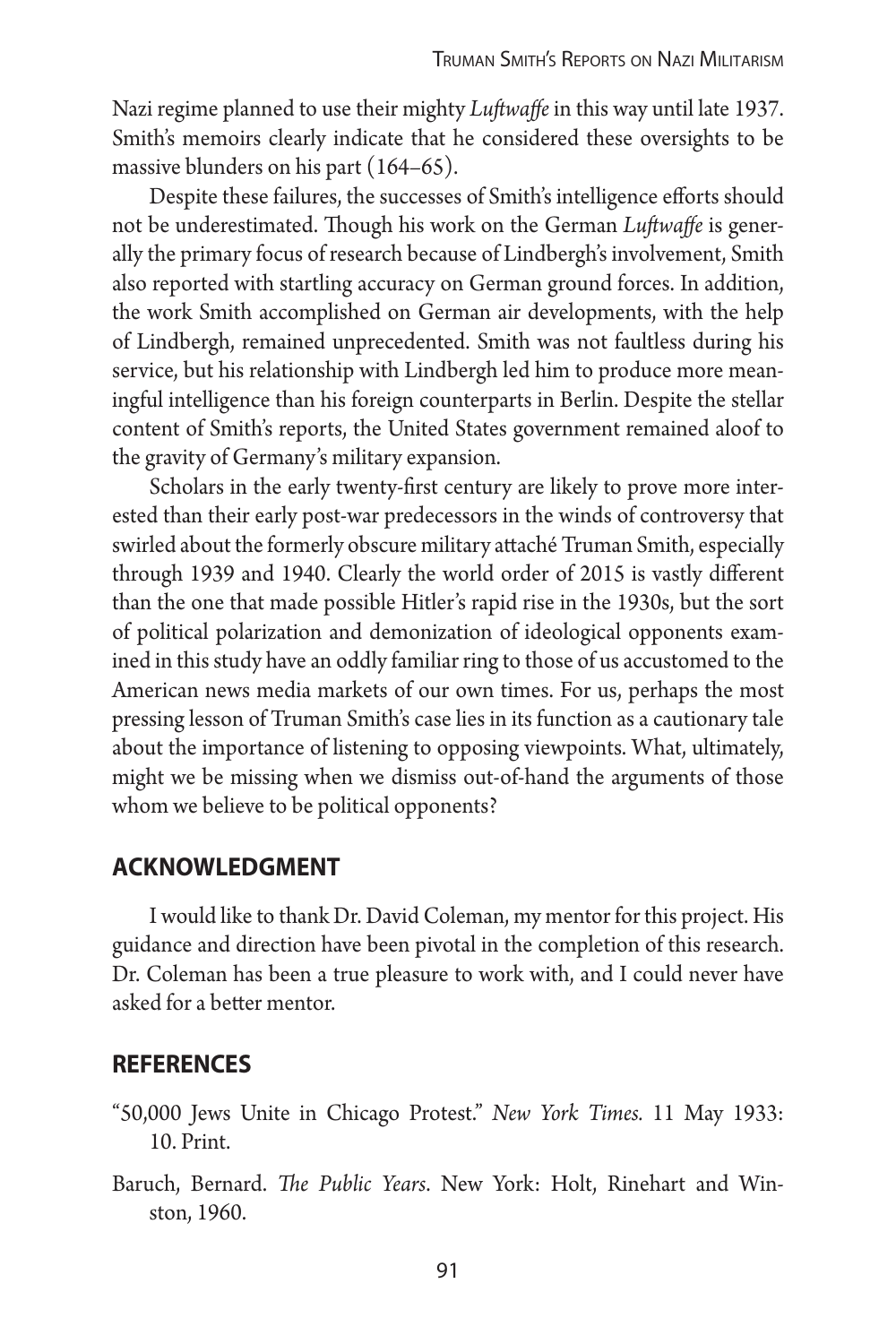- "Berlin Attaché in '37 Warned of Air Might." *New York Times*. 12 Mar. 1939: 29. *ProQuest Historical Newspapers*.
- Bigman, Rose. "Rose Bigman to Miss Lehand." 8 July 1940. Franklin D. Roosevelt Library, Hyde Park.
- "Boycott Threat Facing Germany." *Wall Street Journal.* 25 Mar. 1933.
- Carlson, Peter. "Hermann Goering Preens for Charles Lindbergh." *American History* 48.1 (2013): 30–31.
- Central Intelligence Agency. "The Role of US Army Military Attachés Between the World Wars." *CIA.gov.* 27 June 2008.
- Chamberlain, John. "The Good Scout: Giving a Patriot His Due." *Wall Street Journal*. 13 June 1984: 1.
- "Charges President Hid Nazi Air Facts." *New York Times.* 25 Oct. 1944.
- Craig, Gordon A. *Germany 1866–1945*. New York: Oxford UP, 1978.
- Crawford, Arthur Whipple. *Monetary Management under the New Deal*. New York: Da Capo P, 1972.
- Cray, Ed. *General of the Army: George C. Marshall Soldier and Statesman*. New York: Norton, 1990.
- Davis, Kenneth S*. FDR: The New Deal Years 1933–1937*. New York: Random House, 1986.
- Doenecke, Justus. "Toward an Isolationist Braintrust: The Foundation for Foreign Affairs." *World Affairs* 143.3 (Winter 1980/1981): 264–277.
- Duffy, James P. *Lindbergh vs. Roosevelt: The Rivalry that Divided America*. Washington, DC: Regnery Publishing: 2010.
- Elson, John and Daniel S. Levy. "Did F.D.R. Do Enough?" *Time* 143.16 (14 Apr. 1994): 83.
- Federal Bureau of Investigation: Freedom of Information-Privacy Act. "Charles Lindbergh." 2005.
- Fusfeld, Daniel Roland. *The Economic Thought of Franklin D. Roosevelt and the Origins of the New Deal.* New York: Columbia UP, 1964.
- Gritz, Jennie Rothenberg. "Early Warnings: How American Journalists Reported the Rise of Hitler." *The Atlantic. theatlantic.com*. 13 Mar. 2012.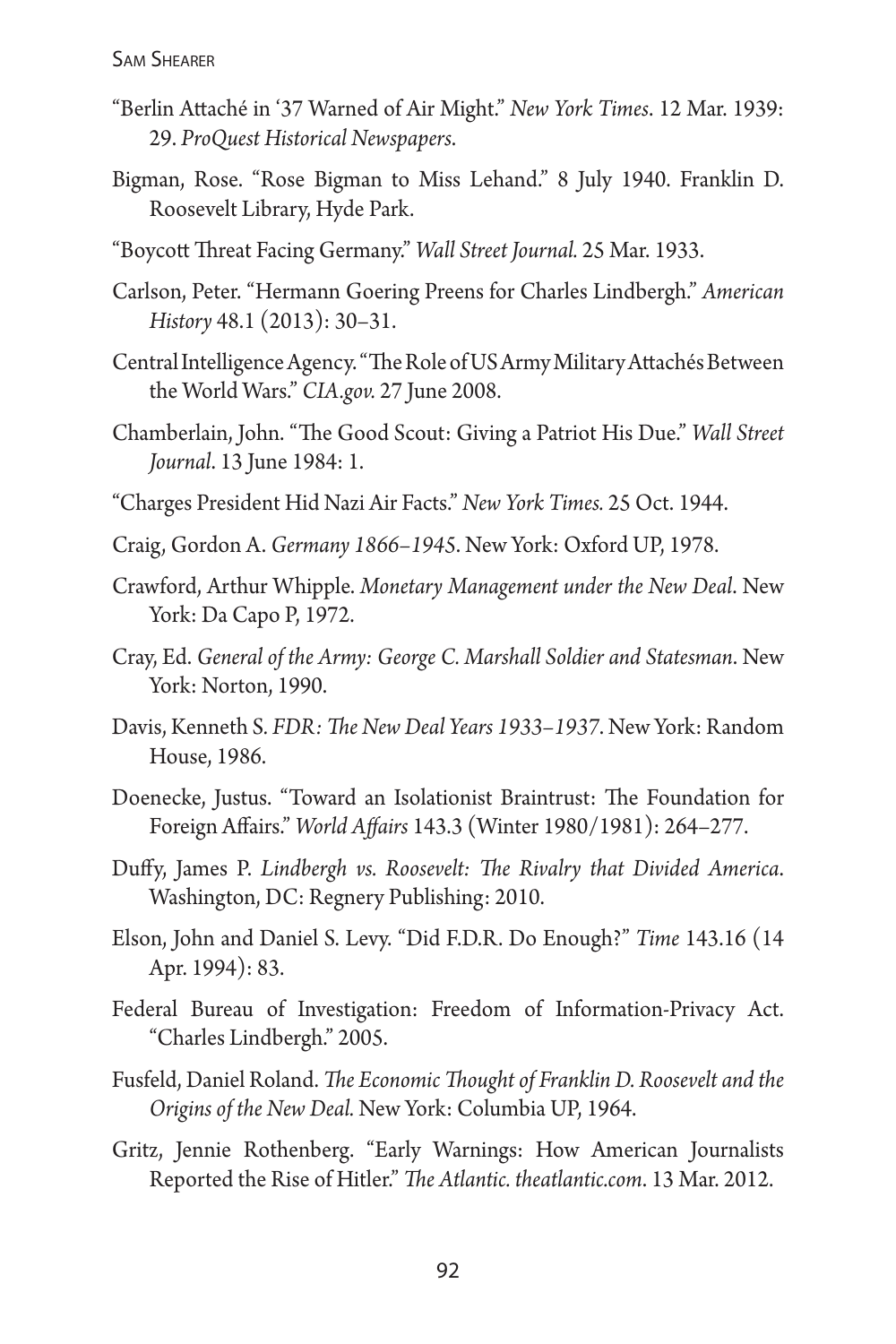- Hall, Karin W. *Truman Smith: United States Military Attaché: An Examination of His Career.* M.A. thesis, San Jose State U, 1992.
- Heale, Michael J. *Franklin D. Roosevelt: The New Deal and War*. London: Routledge, 1999.
- "Henry & His Hatchet." *Time* 38.14 (6 Oct. 1941): 24.
- "Hitler Into Chancellor." *Time* (2 Feb. 1933): 22.
- "Hitler Warns Jews." *Wall Street Journal.* 20 Mar. 1933.
- "Hitlerites Extend Their Domination." *Wall Street Journal.* 10 Apr. 1933.
- Ickes, Harold. *The Secret Diary of Harold L. Ickes II: The Inside Struggle 1936– 1939*. New York: Simon and Schuster, 1954.
- Ickes, Harold. *The Secret Diary of Harold L. Ickes III: The Lowering Clouds 1939–1941*. New York: Simon and Schuster, 1954.
- Kurth, Peter. *American Cassandra: The Life of Dorothy Thompson*. Boston: Little Brown, 1990.
- Leuchtenburg, William E. *Franklin D. Roosevelt and the New Deal*. New York: Harper & Row, 1963.
- "Lindbergh Legacy." *Aviation History* 23.4 (2013): 21.
- Lindbergh, Charles A. *The Wartime Journals of Charles A. Lindbergh*. New York: Harcourt, 1970.
- Lockard, Craig A. *Societies, Networks, and Transitions C.* Boston: Wadsworth Cengage, 2011.
- Lyman, Lauren D. "The Lindbergh I Know." *Saturday Evening Post* 225.40 (4 Apr. 1953): 22–28.
- Marks III, Frederick. "Six Between Roosevelt and Hitler: America's Role in the Appeasement of Nazi Germany." *The Historical Journal* 28.4 (1985): 969–982.
- Marrus, Michael. "The Holocaust in History," in *An Age of Conflict.* Ed. by Leslie Derfler and Patricia Kollander. 196–203. Australia: Wadsworth Cengage, 2002.
- McJimsey, George. *The Presidency of Franklin Delano Roosevelt*. UP of Kansas, 2000.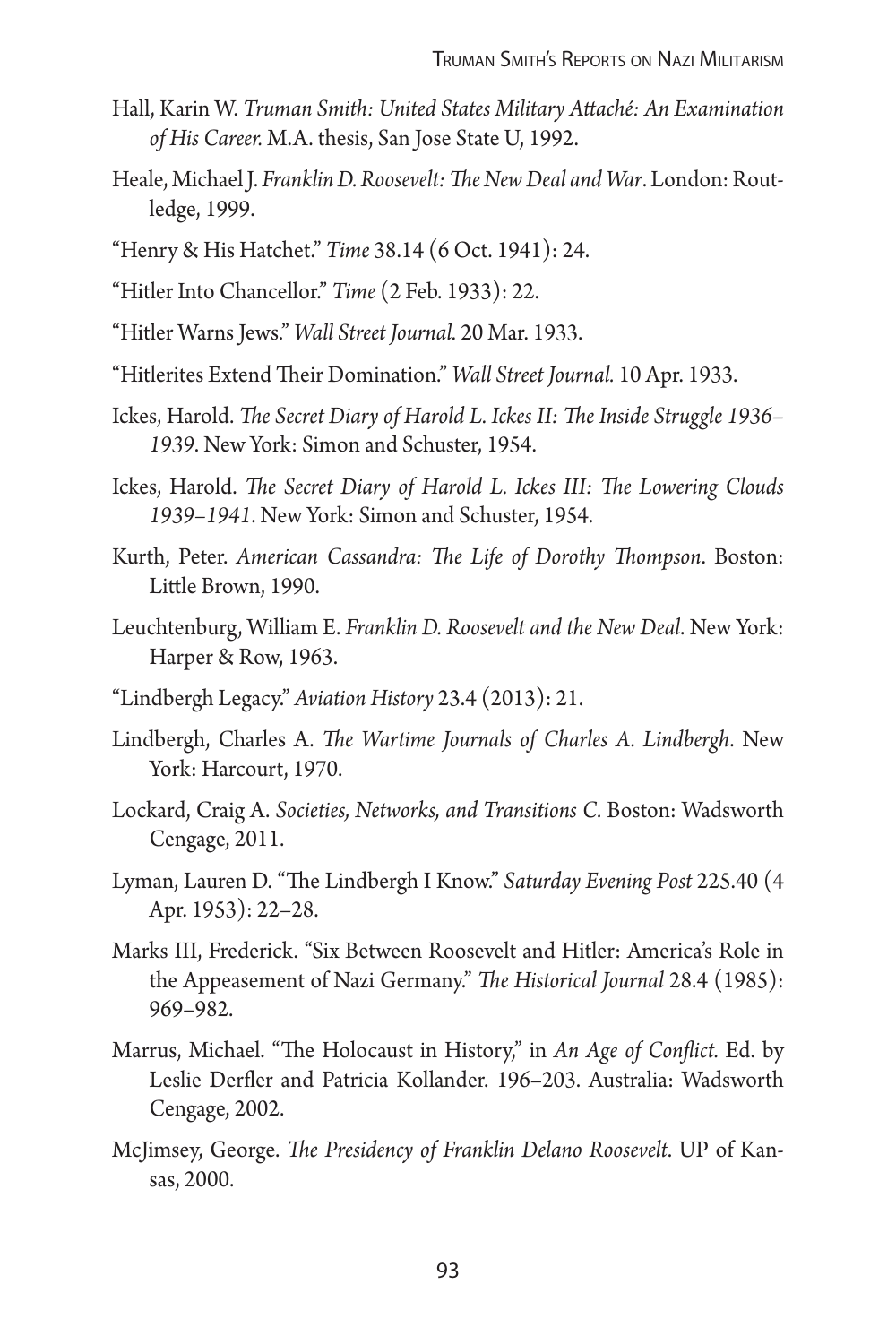- Minear, Richard H.*Dr. Seuss Goes to War: The World War II Editorial Cartoons of Theodor Seuss Geisel.* New York: The New P, 1999.
- "More Jews to Go." *Wall Street Journal.* 28 Mar. 1933: 4.
- Morgenthau, Henry. *Morgenthau Diary (Germany).* Washington: GPO, 1967.
- Nagorski, Andrew. "Eye on a Juggernaut." *World War II* 26.6 (2012): 56–63.
- Olson, Lynne. *Those Angry Days: Roosevelt, Lindbergh, and America's Fight Over World War II, 1939–1941*. New York: Random House, 2013.
- Orange, Vincent. "The German Air Force Is Already 'The Most Powerful in Europe': Two Royal Air Force Officers Report on a Visit to Germany." *The Journal of Military History* 170.4 (2006): 1011–1028.
- Plesur, Milton. "The Republican Congressional Comeback of 1938." *The Review of Politics* 24.4 (1962): 525–562.
- "Rabbis Denounce Hitler in Sermons." *New York Times*. 26 Mar. 1933: 28.
- "Reply on Jew Attacks." *Wall Street Journal.* 24 Mar. 1933.
- Schwarz, Jordan A. *The New Dealers.* New York: Knopf, 1993.
- "Scores Hitler in House." *New York Times*. 13 May 1933: 7.
- Smith, Katharine Alling Hollister. *My Life*. National Archives Collection HH-SMITH: Truman Smith Papers, 1917–1975. *Archives.gov*.
- Smith, Truman. *Berlin Alert: The Memoirs and Reports of Truman Smith*. Ed. Robert Hessen. Stanford: Hoover Institution P, 1984.
- Steele, Richard W. "The Great Debate: Roosevelt, the Media, and the Coming of the War, 1940–1941." *The Journal of American History* 171.1 (1984): 69–92.
- "The Shape of Things." *The Nation* 150.25 (22 June 1940): 741–743.
- Thompson, Dorothy*. I Saw Hitler.* New York: Little and Ives, 1932.
- "U.S. Views Nazi Aim as Europe's Affair." *Wall Street Journal*. 15 May 1933: 4.
- United States Holocaust Memorial Museum. "Kristallnacht: A Nationwide Pogrom, November 9–10, 1938." *Holocaust Encyclopedia*. *USHMM.org.*
- Vagts, Alfred. *The Military Attaché*. Princeton: Princeton UP, 1967.